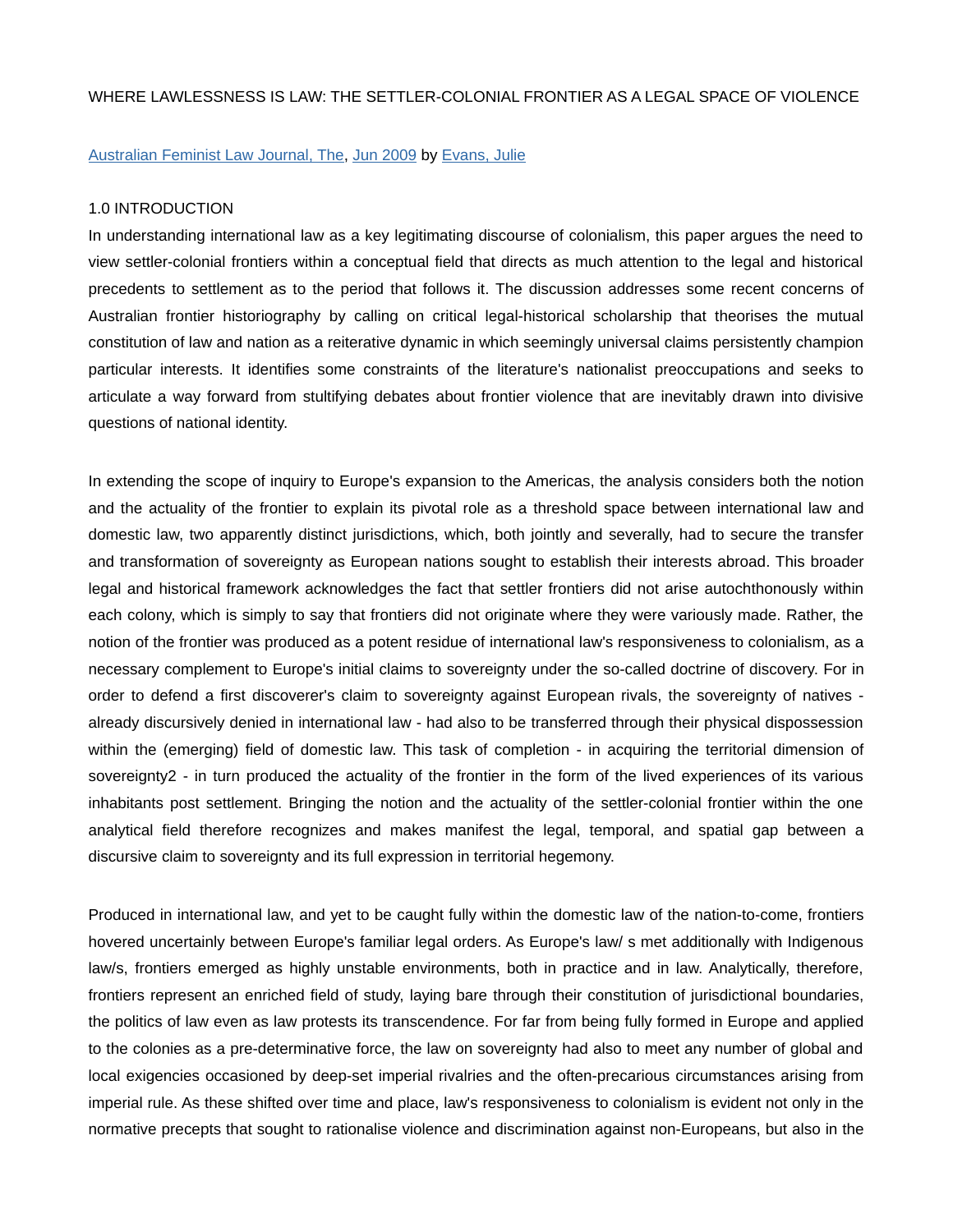very notion of the frontier as the legitimate/lawful/ authorised time and space within which their sovereignty could be acquired on the ground.

Accordingly, for Indigenous peoples, the violence of the frontier was both notional and actual. Before the actuality of settlement, violence had already long inhered in their characterisation through a developing international law as inferior to Europeans and therefore ineligible to join their exclusive community of sovereigns, a discourse that effectively delivered native lands available for expropriation. Moreover, through the notion of 'just war', Indigenous peoples were rendered susceptible to physical force if they presumed to contest Europe's selfevident claims on the ground. During this period of practical dispossession, settlers, too, could fear for their personal safety, while troubling questions of legitimacy further enhanced local anxieties, reiterating long-held uncertainties about law's self-referential authority.

In the interdisciplinary analysis to follow, I seek to pin down in historical time and place these more abstract explanations of the mutual constitution of law, sovereignty and nation in the violence of exclusion. The discussion begins by outlining the distinctiveness of the settler-colonial context and considering some pertinent issues arising from frontier historiography. I then bring to bear on the discussion the work of critical law-history scholars concerning the responsiveness of sovereignty discourse to Europe's expansionist ambitions from the late 15th century and the enduring implications for those it deemed to be non-sovereigns. Within this legalhistorical framework the frontier can be understood as a strategic time and space whose ideological force licensed Europeans to seek to make good their sovereign claims in the lands of others. I suggest that in demonstrating the enmeshment of sovereignty discourse - in theory and in practice - in the history of colonialism, the insights of interdisciplinary scholarship can comprehensively expand the frame of reference of conventional frontier historiography.

The discussion then considers how during the extended process of acquiring settler sovereignty through the notional and actual dispossession of Indigenous peoples, the frontier has to shift from being a legal space of violence (in international law) to become a space of legal violence (in domestic law). This process of settling jurisdictional boundaries is characteristically a period of instability and ambivalence as Indigenous peoples begin to be moved beyond their imposed status as the abandoned subjects of international law (and, therefore, the objects of its force) and before they are brought more fully within the pale of the individual colony's domestic legal system in another, different, form of subjection to violence and discrimination otherwise condemned in law. The resulting indeterminacy about matters of jurisdiction heightened tensions further as colonial governments sought to regularise, if not routinely regulate, private violence through threats of prosecution and the equal application of the rule of law, while all the time reserving the right to impose martial law and summary justice on Indigenous peoples alone. I discuss examples of such anxiety about legitimacy in law and practice in relation to a number of Australian colonies to argue that far from being 'lawless', as commonly construed both then and now, settler-colonial frontiers simply make manifest the plenitude of law in what is, in fact, a legal space of violence: in the actuality of the frontier, where settlers were sovereigns and indigenes were not, the seeming absence of law is nevertheless law.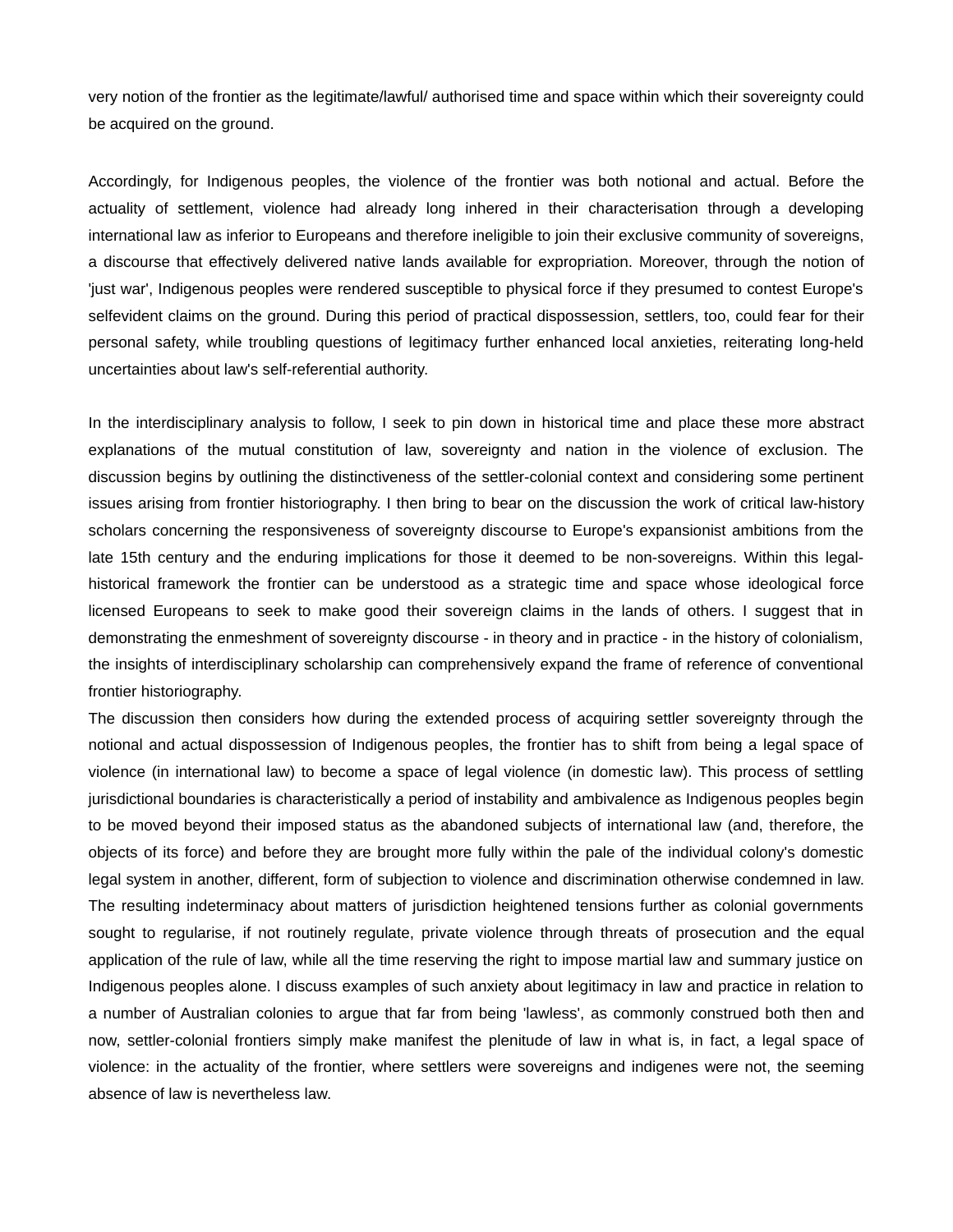Finally, understanding the violence inherent in the notion of the frontier as the necessary complement of sovereignty enhances appreciation of its complex actuality, for while the notion of the frontier allows for further violence, it does not compel it. The constitutive dynamics of nation building are openly displayed in Europe's frontiers where the use of outright terror against Indigenous peoples could also coexist with efforts to conciliate or live more peacefully among them, even as their sovereignty was being transferred. Drawing more closely on the work of Peter Fitzpatrick here, I argue that this apparent contradiction reflects the conceptual force of the frontier as a discretionary space in law, wherein national sovereignty must be produced (and continually reproduced) in response to various conditions on the ground, conditions which might include that 'engaged intensity' with which non-sovereigns 'often confront the "global" domain and the accompanying juridical order of which they are a part.'3

## 2.0 CONTEXT AND HISTORIOGRAPHY

### 2.1 The Settler-Colonial Context

It is only relatively recendy that the structural distinctiveness of the settler-colonial formation has begun to penetrate scholarly engagements, even postcolonial engagements, with colonialism. The work of historian Patrick Wolfe has been particularly influential in theorising setder colonialism as a land-based project.4 Unlike franchise or slave formations, which support European interests through the application of (local or imported) labour to the natural resources of the colony, in settler colonies economic interest is in securing permanent control of the land through dispossessing native populations. Wolfe argues that this form of colonialism proceeds in identifiable stages according to a 'logic of elimination' that continually seeks to suppress the significance of prior and continuing Indigenous presence.5 Accordingly, this defining logic is not confined to the past: settler colonialism is a structure whose characteristics persist in the present of settler nations, thereby limiting prospects for reform where matters of Indigenous sovereignty are concerned.6

Two distinguishing features of settler colonialism are pertinent to the current discussion of sovereignty doctrine: acquiring territory through dispossession and the permanent presence of the colonizers.

### 2.2 Conventional Frontier Historiography

Even where individual scholars engage with the significance of setder colonialism as a distinct formation, they usually abide by common practice in addressing the period that follows the initial setdement, rather than the period that precedes it. Accordingly, it is the actuality of the frontier (as lived experience) that has generally been the subject of analysis and interpretation, rather than the very notion of the frontier itself.

This is not to say, however, that there has been no prior theorization of the frontier. In the American case, Turner's 'frontier thesis', presented in 1893 as 'The significance of the frontier in American history'7, still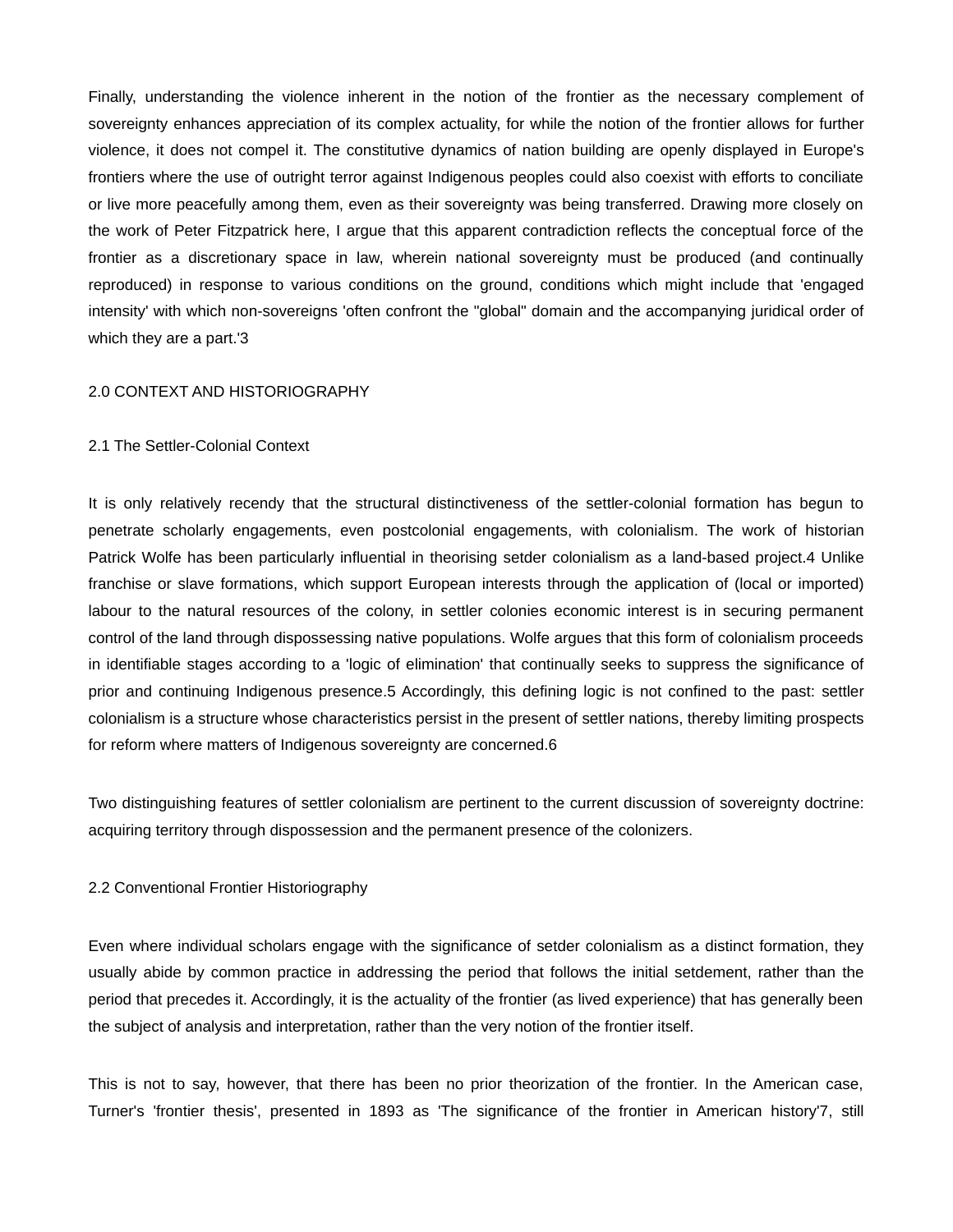represents, perhaps, the most influential exposition of what the frontier might mean, including within the public sphere, even as scholars continue to contest his observations. Turner's context of the 'American West' was decidedly parochial. His frontier was a dynamic place of boundless opportunities for the resourceful pioneer, with plenty of land for the taking. Turner claimed that in taming the harsh environment and abandoning their civilized veneer, settlers were also liberated from the oppressive behaviours and beliefs of Europe, a process of loss and renewal that produced the exceptional character of American individualism and its unique form of democracy.8 Turner's thesis promoted a vigorous historiography. Herbert Bolton, for example, was a student of Turner who, in directing attention to Spanish frontiers, signalled the importance of other imperial engagements in America. Bolton's early interventions informed what has now become identified as 'borderlands' history, which, over time, has variously sought to analyse the complexities of the frontier, focusing in particular on relations between Spanish colonisers and Indigenous peoples, but also including those not fitting neatly into either category.9 In the 1950s, Walter Prescott Webb further broadened debate by emphasising the economic importance of the New World as a whole to the development of capitalism and democracy.10 Following a range of comparative studies, a number of scholars came to reject previous 'line and process' models, and, from the 1960s, in the words of South African historian Leonard Thompson, began, rather, to conceptualise the frontier as 'an area of interpenetration between societies'.11

Turner's interpretation of the frontier experience nevertheless continued to have profound ideological resonance for American nationalism, and despite some vehement opposition, its mythic appeal has been difficult to dislodge outside the academy.12 By the 1980s, however, practitioners of the so-called New Western History reinvigorated academic engagement with the American frontier by bringing to the fore 'the destruction of the environment, the massacres of indigenous populations, the ambiguities, difficulties and disappointments of settlers' lives.'13 In common with developments in historiography more generally, this work emphasised the perspectives of a range of marginalised groups on frontiers, including not only those of Indigenous peoples, but also, for example, of women and immigrant populations. Historian Patricia Limerick, in particular, called for more complex conceptualisations that could produce appropriately differentiated accounts that placed the American experience of the so-called frontier within the broader context of European expansion and could help explain why 'the conquest of North America came to no clear point of completion'.14

Around the same time, similar shifts in frontier historiography were also evident in the scholarship of other settler societies.15 In the Australian case, for example, these revisionist approaches revived some of the candour about the nature and extent of frontier violence that had characterized many mid nineteenth- century accounts.16 Alongside growing Indigenous activism in the public sphere,17 and certain land rights actions in the courts,18 early interventions by Charles Rowley and Henry Reynolds, in particular, eschewed the 'great Australian silence' of the prevailing historiography, directing attention to the open brutality and coercion of early settlement and its profound consequences for the contemporary life opportunities of Indigenous peoples.19 As elsewhere, a vigorous scholarship throughout the 1980s and '90s deeply enriched knowledge about the complex nature of colonial frontiers as formative stages of nationhood in settler societies,20 while also coinciding with two major commissions of inquiry into the enduring effects of colonialism on Indigenous peoples,21 and landmark judicial interventions in relation to native title.22 Recently, colonial historiography more generally has turned its attention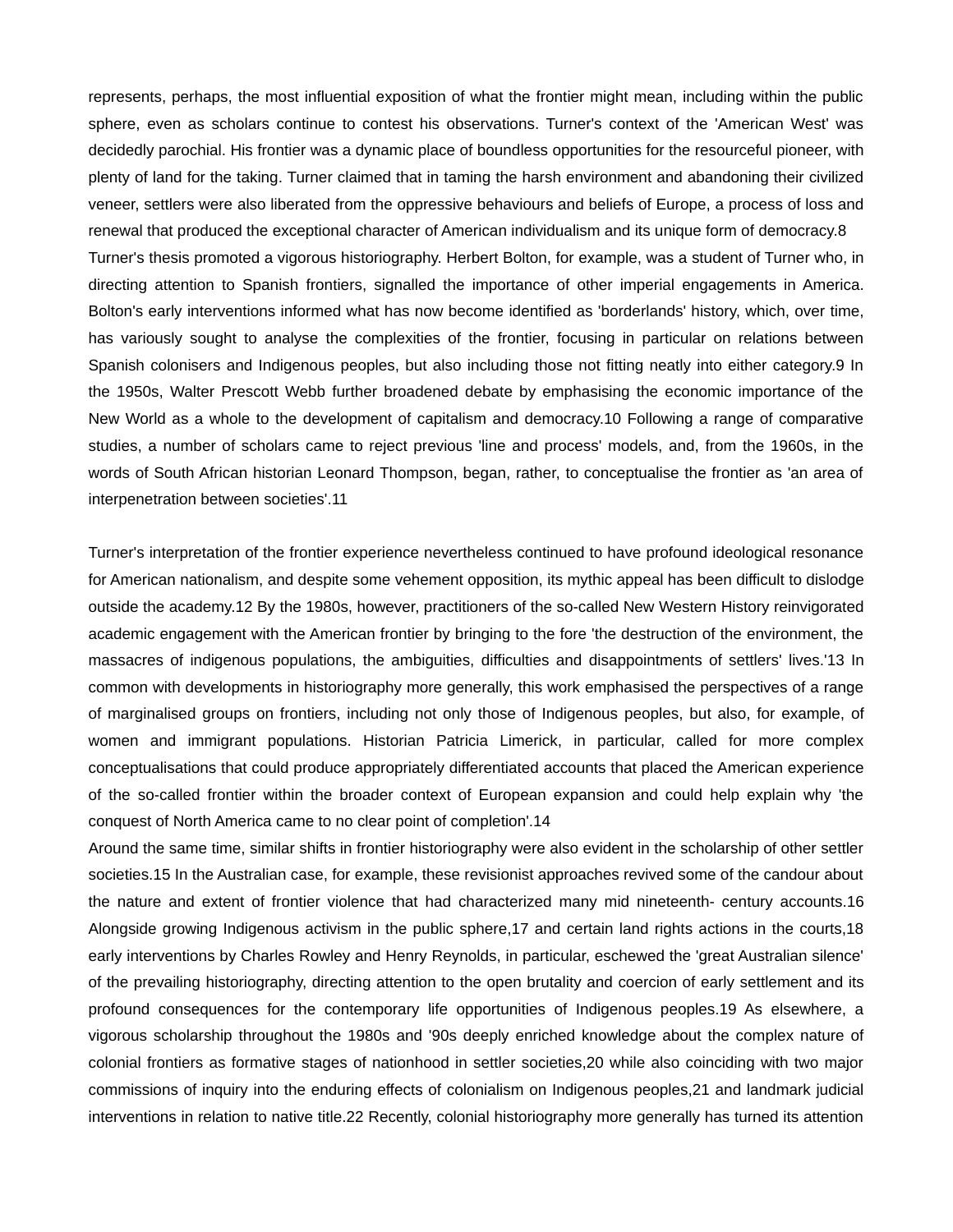#### to transnational understandings.23

Clearly, given the significance of founding narratives to national identity in setder societies, such revisionist histories are often controversial, and even more so through their association with judicial activism relating to Indigenous rights to land, with a range of commentators claiming particular works to be openly political rather than 'objectively historical' in their inquiry into the past.24 In the Australian case, debate over the so-called 'History Wars' has preoccupied frontier historiography in recent years, frequently spilling over into the public realm as conservative observers seek to forge a link between the responsibility to redress discrimination in the present and the capacity to 'prove' empirically the nature and extent of frontier violence in the past.25

In the fallout, a number of prominent scholars and commentators have called for a reappraisal of frontier historiography in Australia and of the broader issues it raises. Aileen Moreton-Robinson's collection, for example, directs attention to the need to push Indigenous sovereignty to the foreground, bringing together a number of Indigenous thinkers around the issue. Among these, Tony Birch decries the 'politics of history and the destructive potential of empiricism' and seeks new ways to bring about 'a willingness to accede to the principles of Indigenous sovereignty'.26 Birch has long considered this moral and strategic need to come to terms with colonial violence in a different way, and, in particular, to transfer the burden from Indigenous communities who 'have become the memory bank of white Australia's violence by proxy.' He suggests that Indigenous and non-Indigenous scholars and commentators should work collaboratively to 'put creative, political and ethical spaces into being in Australia; places where we can bypass these regressive debates and do something more productive'.27 NonIndigenous scholars such as Tim Rowse have observed, too, that controversy about 'the extent and causes of frontier violence ... is incidental to the really important story that indigenous people lost ownership and sovereignty without ever consenting to that loss.'28 Deborah Bird Rose and Richard Davis emphasise the importance of moving beyond the divisive and simplistic ideological hold of the frontier as a place of 'violence, replacement and nation-building' in settler societies, to seek a new conceptualisation that is able to encompass the full range of past and continuing engagements (or disengagements29) and, in particular, to resist the prevailing tendency to reduce frontiers 'from a zone of encounter and interaction to a zone of conflict' wherein, too, 'body counts have become a measure of violence'.30

Two generalisations arise from this brief overview of the shifts in frontier historiography since the late nineteenth century. First, that despite the changes over time and place, it is the actuality (or lived experience) of the frontier that generally remains the main object of analysis. And second, in so doing, frontier historiography remains focused on and therefore inevitably caught within the politics of the settler-nationalist framework. The preoccupation with the postsettlement period, as it was variously but repetitively played at the local level, risks diluting the devastating effects of the globalised expansion of Europe by subsuming an overwhelming violence into just so many individualised national histories. Accordingly, such nationalist conceptualisations not only constrain the capacity to articulate for a broader authence how the full impact of colonialism far exceeds that represented in the empirical actuality of the frontier. It also inhibits understanding of the violence and discrimination inherent in the very concept of sovereignty, which has become so central to European thought and practice.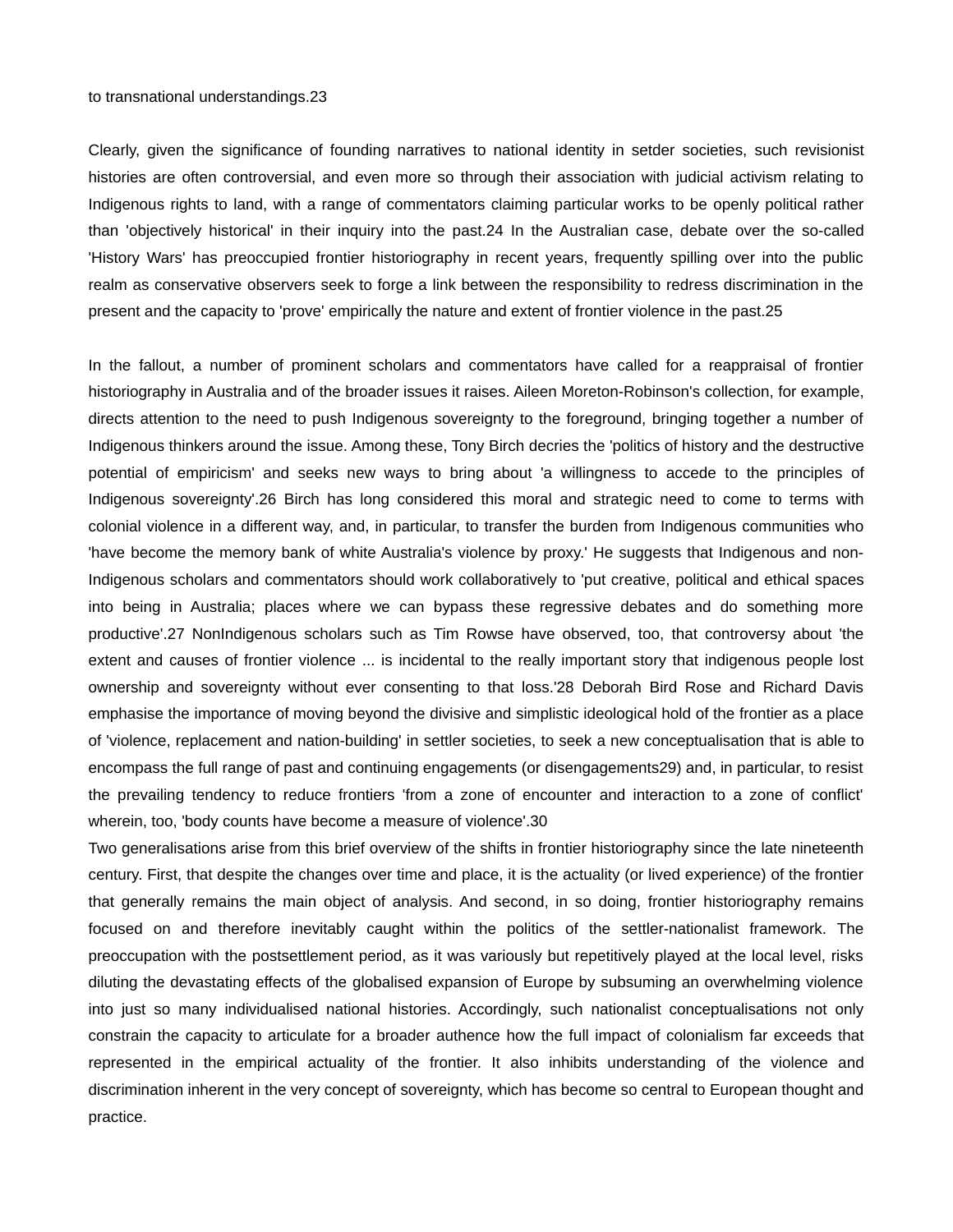Turning away, for the moment, from the actuality of the frontier, the discussion now looks back towards Europe in order to examine the colonial history of sovereignty, within which the notion of the frontier arises.

# 3.0 THE COLONIAL HISTORY OF SOVEREIGNTY: THE NOTION OF THE FRONTIER

In its modern sense, state sovereignty relates both to a state's internal affairs, which are ordered by constitutional (or municipal/ domestic) law, and to relations between states, which are ordered by international law. Conventionally, histories of sovereignty regard the Peace of Westphalia (1648), which ended the Thirty Years war in Europe, as signalling the moment when modern notions of state sovereignty began.31 Within this model, sovereignty has been regarded primarily as a European phenomenon with antecedents in classical and medieval law.32

In recent times, however, critical legal-history scholars such as Robert Williams33, Anthony Anghie34, Peter Fitzpatrick35, Patrick Wolfe36, and others, have challenged this orthodoxy, arguing that what we now know as positivist international law - and the sovereignty doctrine it represents - was not simply framed within Europe's attempts to solve its own internal political and religious conflicts. Rather, sovereignty was also influenced in fundamental ways by Europe's earlier encounters with native peoples abroad from the late 15th century. Within this model, sovereignty doctrine is implicitly and indelibly bound to colonialism. For in seeking to legitimate the domination of the New World, early writings by European jurists and theologians had already pronounced that Indians could not be sovereigns a century before Westphalia.

Accordingly, the constitution of sovereignty discourse within the relations of colonialism ensures that while evidence of its more blatant cultural and political judgments - and the violence that informed and succeeded them - may have been suppressed over time, its exclusionary principles not only continue to inform the operation of the positivist international law that has prevailed since the late 19th century.37 They also remain available for both the international order and individual nation-states to recuperate at will, and particularly in times of (perceived) crisis.38

## 3.1 Sovereignty and Colonialism

'[P]ower rarely presents itself simply as brute force, as shock and awe. Rather, it presents its violence in terms of an overarching narrative, and there are few more compelling stories that power can relate about itself when expanding than the great imperial narrative in which 'we' are civilized, peace-loving, democratic, humanitarian, virtuous, benevolent, and 'they' are uncivilized, violent, irrational, backward, dangerous, oppressed, and must therefore be sanctioned, rescued and transformed by a violence that is simultaneously, defensive, overwhelming, humanitarian and benevolent.'39

The colonial history of sovereignty was signalled by a powerful congruence between the domestic and international political activities of the resurgent Spanish crown in 1492. On the first of January of that landmark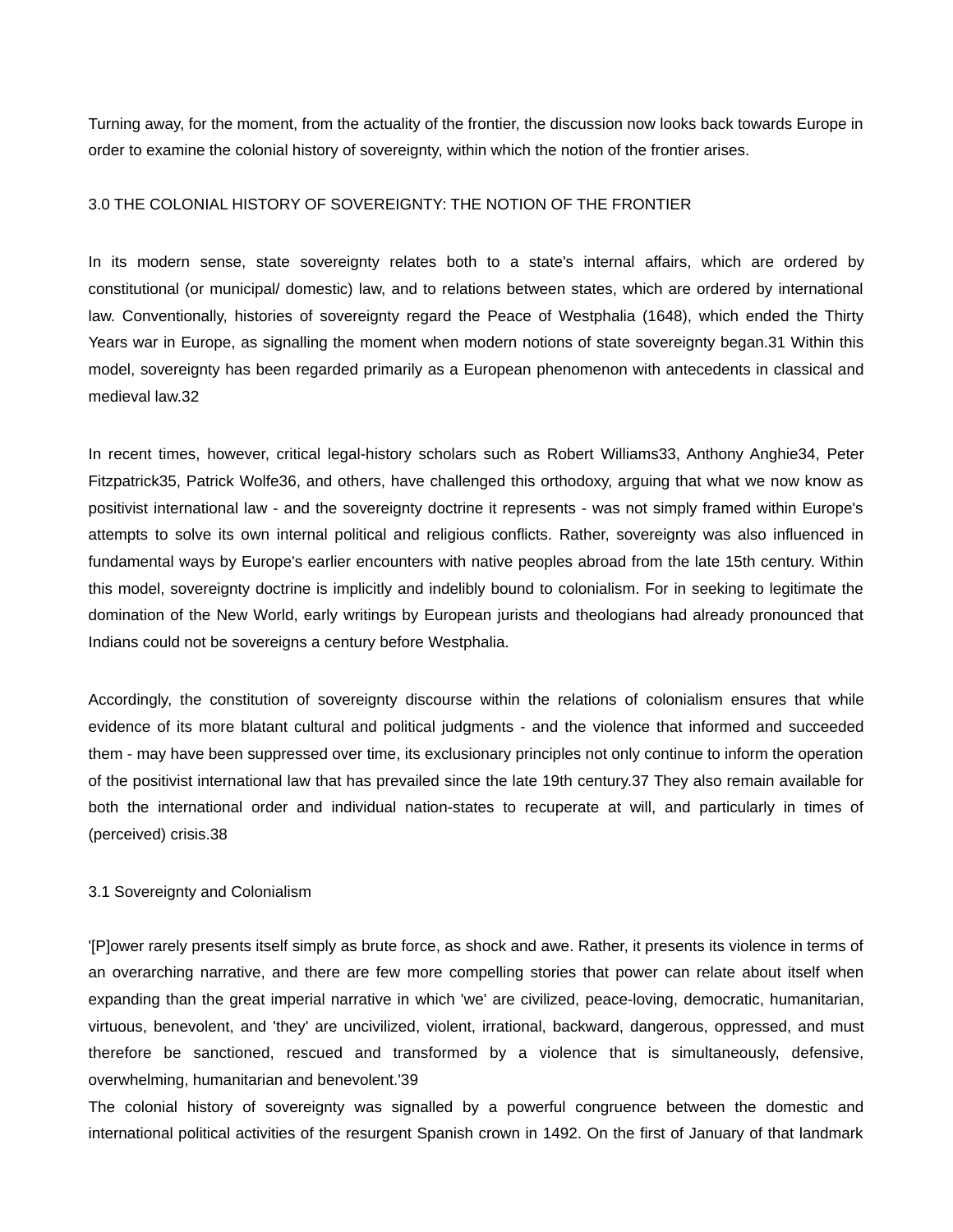year, the long reign of the Moors in the southern Iberian peninsular was finally brought to a close. Following the re-conquest by the Catholic monarchs Ferdinand and Isabella, both Moors and Jews were soon forced either to convert to Christianity or be expelled from the formerly cosmopolitan Al Andalus region and surrender their personal wealth. Mere months later, in August of that year, Columbus left for what he thought was Quinsay (modernday Japan) only to encounter the Indigenous peoples of the Americas, whose lands would not only deliver unimaginable wealth but whose radical cultural difference would also serve to bolster Europe's selffashioning as white, civilised and Christian. By the early to mid sixteenth century, European identity - and what we now know as international law -would be increasingly forged not only in response to the expulsion of Europe's internal others, but also to the others it would encounter abroad.40 As Anghie explains the colonial history of sovereignty, 'the structure of sovereignty, the identity of sovereignty, no less than the identity of an individual or a people, is formed by its history, its origins in and engagement with the colonial encounter.'41

Leading up to this period of expansion, three domains of law had characterised the complex interdependencies of European feudalism: divine law, natural law and human law. In the medieval period, divine law (regarded as the law of God that was administered through his earthly representative the Pope) was generally regarded as supreme. Williams observes that, while within the overall thrall of papal authority, the monarchs of individual kingdoms nevertheless asserted control over their secular activities with the sanction of either natural law or human law, although these were seen, too, as varying manifestations of God's law on earth. Popes claimed that the jurisdiction of divine law was universal, that all of the world's heathens were susceptible to conversion to Christianity. The biblical basis of papal supremacy was of course complicated by the enmeshment of the Catholic Church in the political affairs of the day. Pope Hadrian IV had authorised England's conquest of Ireland in 1155, for example, while divine law had long been called upon to legitimise Europe's internal crusades against the Saracens. In 1493, given the intense imperial rivalry between Portugal and Spain, Pope Alexander VI divided the world between these two great colonising powers, with Spain being granted access to lands to the west of the Cape Verde islands and Portugal the lands to the east.42 Divine law was therefore called upon to bring the people and the wealth of foreign lands within the ambit of Christian rulers and to authorise conversion to Christianity - by force if necessary - according to the medieval doctrine of 'just war'.43

According to this doctrine, which forms part of what Williams terms 'the discourses of conquest'44, if the Indigenous peoples of the New World resisted conversion they would be subject to all the force that Spanish landing parties could muster. So concerned were they to legitimise this violence, that first encounters were accompanied by the reading of the Requerimiento, duly witnessed by a notary, to inform the natives of what would happen if they failed to comply.45 But by the mid sixteenth century, when reports of the violence arising from the Spanish New World expeditions became more widespread, theologians and jurists became increasingly anxious about the appalling consequences of expansion and doubtful of the capacity of divine law to legitimate war on religious grounds alone.

Drawing on ancient and medieval precedents, the natural law theorists of the sixteenth and early-seventeenth centuries, from Vitoria to Grotius46, responded to the violence of the early Spanish conquests in the Americas by proposing that all men, even kings and popes, were subject to the higher moral authority of god or, in an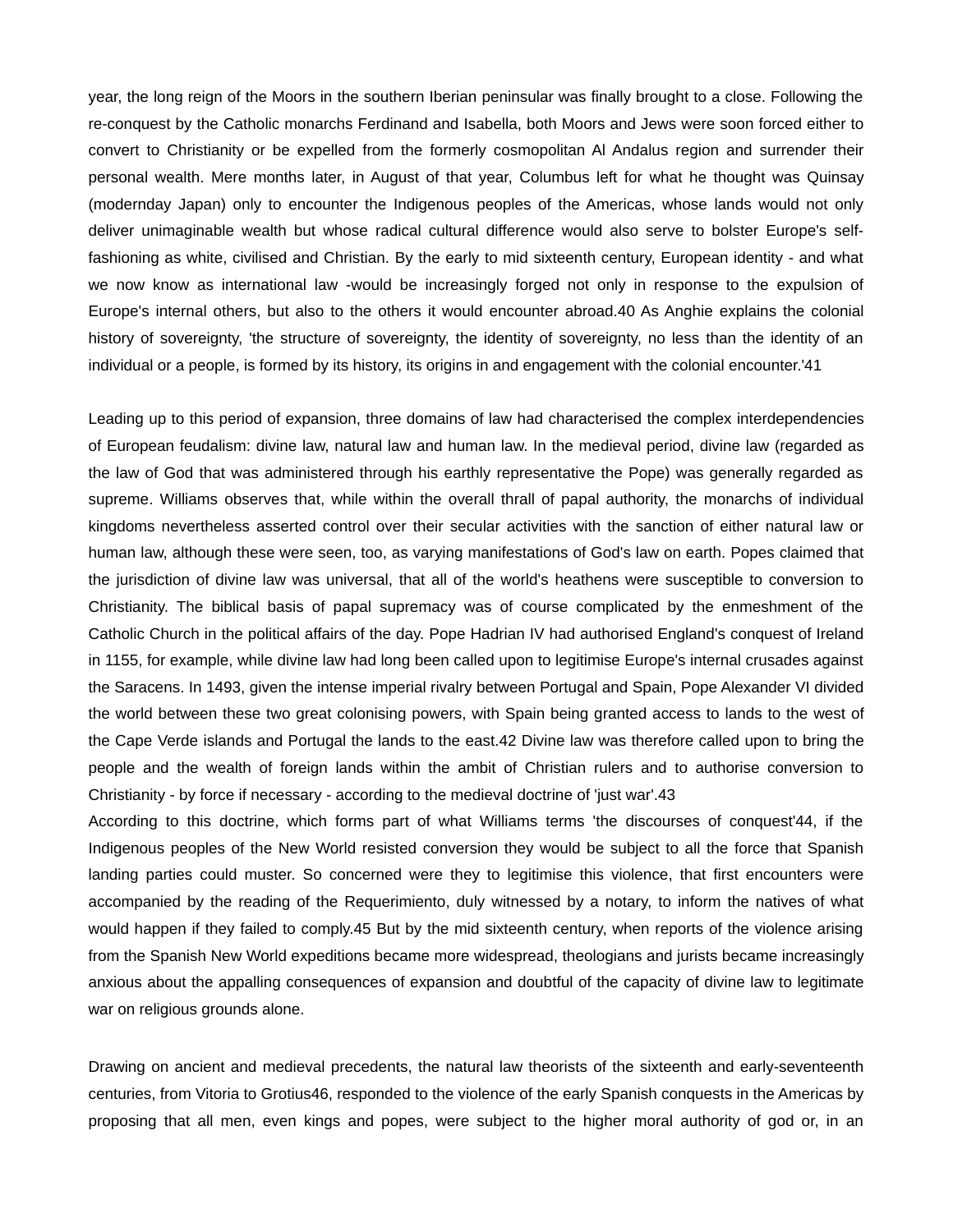increasingly secular order, the law of nature. Discernible through the use of reason, and insofar as it concerned European expansion, natural law posited a universal humanity within which the freedom of Indians might be acknowledged, alongside the rights of Europeans (as with all peoples) to trade and travel, and to preach the Christian faith, within their lands.

But despite the rhetoric of universal humanity, Indigenous peoples would fare no better under its oversight than they had under divine law. With the use of reason (rather than belief in a Christian god) as the threshold to equality, the commercial interests of civilized Europe could still be advanced at the expense of the savages of the wildernesses, wherever they might be. For according to the legal discourse of the doctrine of discovery47 that these jurists helped articulate, the failure of natives to exercise their reason, evident not only in their radical cultural difference but also in their very resistance to European encroachment, cancelled out their membership of human society and subjected them instead to the outright force of just war.48 As Wolfe characterises Vitoria's deft universalist calculation:

On the one hand, therefore, the inhabitants of the Indies were possessed of reason, and thus equivalent to everyone else - which is to say, equivalent to the Spanish - while, on the other hand, their sociocultural demeanour was at variance with the jus gentium (which was also, of course, equivalent to the Spanish). Thus they required Spanish intervention, an occurrence that was rendered likely by the fact that Vitoria held the Spanish entitled to enforce their right to travel, trade and proselytise in the Indians' country.49

Richard Waswo's rather more rollicking account of natural law theory further specifies the absurdity of the selfserving, self-referential Europeanness of its precepts and the overwhelming concern to anchor them in a bewildering array of authoritative sources, whether drawn from classical antiquity, medieval scholasticism or secular humanism. Like others, Waswo highlights the 'extreme utility of universalism' in legitimating the violence of colonialism, as natural law principles of a common human society based, nevertheless, on avowedly European norms, came to accommodate the massive exclusions that facilitated European expansion throughout the New World.50

Just as natural law had succeeded divine law, so too, did the universal principles of natural law eventually give way to the inter-national order of sovereign states, for which Indigenous peoples were, by now so seemingly naturally, unqualified. From the late- seventeenth century, in the post- Westphalia environment, legal theorists had begun to distinguish between the rights of nations and those of individuals.51 In supplanting the 'suprasovereign normative order' of natural law, and influenced by the liberal philosophies of Hobbes and Locke, their so-called 'law of nations' claimed no higher authority than that which nations agreed between themselves.52 This positivist framework paved the way for modern international law, which oversaw the rampant colonialism of the 19th century, and whose sovereign- statist notions of international community still serve to block the political aspirations of Indigenous peoples and other national minorities to autonomy today.53

Insofar as these developments in international law relate to the terms of Indigenous peoples' disqualification as sovereigns, their long-held socio-cultural inferiority had become increasingly associated with the inadequacy of their land use, a judgement whose legal dimensions were made particularly evident in the work of Vattel. As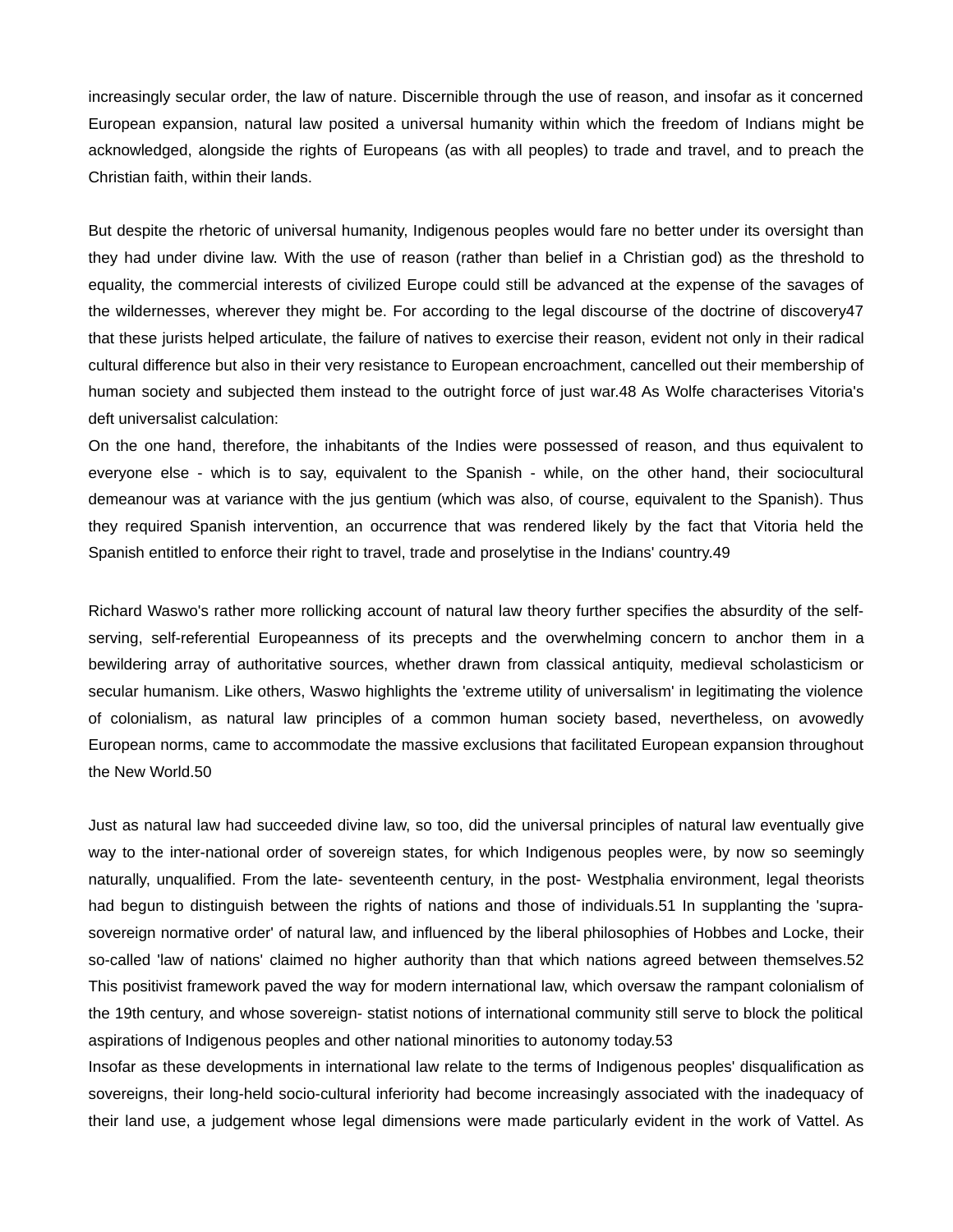Fitzpatrick explains the expansion of the doctrine of discovery since the early voyages of Columbus, growing imperial rivalry over the riches of the New World had forced individual discoverers to 'consummate' their 'inchoate' tide, by demonstrating their actual territorial possession. While abstract assertions were considered sufficient against the natives, (and upheld through the sanctions outlined above), more grounded claims to sovereignty were needed to fend off other European claimants who were potentially more than able to force the issue. Accordingly, over time (and space), a conditional title to sovereignty would need additionally to be demonstrated through 'adequate possession'. 54

This extended process of acquiring the territorial dimension of sovereignty played out in different ways according to different circumstances on the ground - evident in the granting or denial of treaties, for example - but while the European discoverer would always exercise dominion over the land, natives would never be accorded more than the right to its occupancy. Williams and Wolfe elaborate this process of realization in the North American context with Wolfe signalling, in particular, the significance of the strategic operation of the principle of preemption in facilitating the realisation of sovereignty through dispossession, a process whereby a sovereign not only 'gathered together the totality of rights attaching to the territory concerned' but also, in contrast to natives, 'settlers became the sort of people who could own rather than merely occupy [their land].'55

## 4.0 THE COLONIAL HISTORY OF SOVEREIGNTY: THE ACTUALITY OF THE FRONTIER

Within this interdisciplinary framework, the notion of the frontier thereby recognises that in order for first discoverers to uphold a claim to sovereignty, the sovereignty of natives, while already discursively denied in international law, had also to be materially transformed and transferred through their dispossession within the (emerging) field of domestic law. It is this task of completion - in acquiring the territorial dimension of sovereignty in the actuality of the settlercolonial frontier - that framed the lived experiences of its various inhabitants. Produced through the insufficiency of international law as a legitimating discourse on sovereignty, the actuality of the setder-colonial frontier would therefore display for all to see sovereignty's ultimate dependence on force. Viewed in broader perspective, the frontier of conventional frontier historiography can best be understood as that liminal time and space between the external and internal modes of sovereignty, where the seeming absence of law is nevertheless law.

#### 4.1 Anxiety and Legitimacy in a Legal Space of Violence

The fact that the actuality of the frontier played out in different ways in different colonies was simply a further manifestation of sovereignty discourse. While the European sovereign gained ultimate tide to the land and Indigenous peoples were accorded no more than the right to its practical use,56 exacdy what form such native entidement would take, and how it would be enforced, would be the responsibility of the individual sovereign.57 Colonial governments therefore gained considerable latitude in meeting local circumstances: Wolfe claims that the use of treaties with indigenes, for example, 'reflected their capacity to defend their borders'.58 This element of discretion, usually highly controlled in law, informs the characteristic instability of the frontier, producing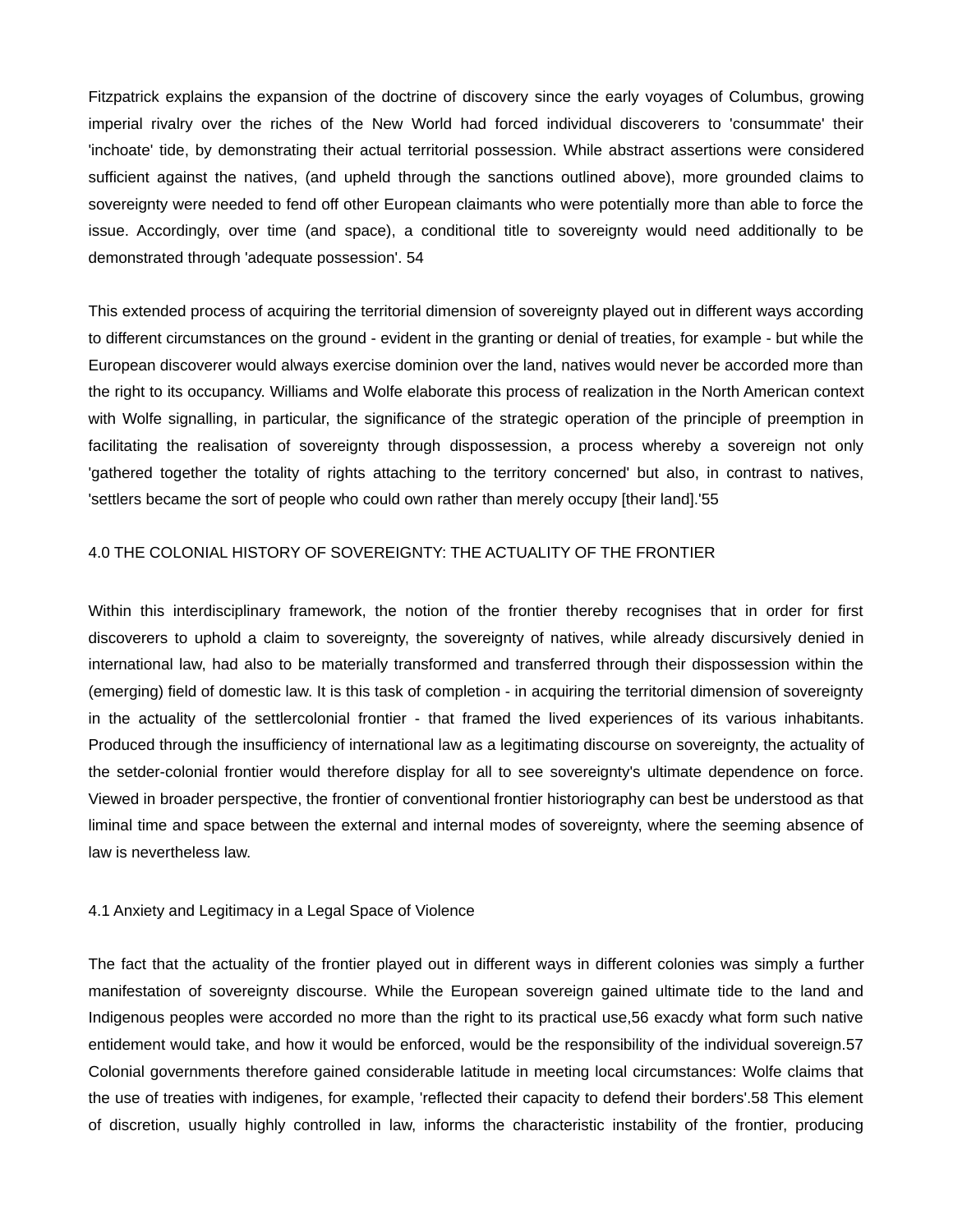heightened anxieties about questions of legitimacy in law and in practice.

In elevating the responsiveness of law and subordinating its determinacy,59 this enhanced discretion created a highly volatile environment in which the need for legitimacy became even more compelling. Given the spurious legalities that produced the settler-colonial frontier, it is barely surprising that there, too, in the actuality of daily life for Indigenous peoples and settlers, the quest for legitimacy was similarly urgent and relentless, and no less absurd, than it had been for centuries beforehand.

#### 4.2 The Australian Case

As settlement expanded beyond the initial footholds, Indigenous peoples began to be moved beyond their constitution as (the abandoned) subjects of international law but were yet to be brought more fully within the pale of the individual colony's domestic legal system. During this time and space, colonial governments resorted to further exceptional measures as they were called upon to regularise, if not regulate, the open violence of dispossession.

In September 1 840, the South Australian Advocate General Smillie called on international law to justify his government's exemplary execution of two Aborigines accused of murdering shipwreck survivors from the brig Maria who had wandered back to Adelaide along the remote Coorong coast. Smillie explained that 'the doctrine that they [aboriginal people] are to be held and dealt with as British subjects, and, under no circumstances, to be tried or punished, except according to the ordinary forms of our law, cannot be received without modification'. While it was just and fair that Aborigines who submitted to colonial authority were being given reserves of land for cultivation, and other means of raising themselves in the scale of civilisation, those 'who have never acknowledged subjection to any power, and who, indeed, seem incapable of being subjected to authority or deterred from atrocious crimes, except by military force' - and here Smillie calls on Vattel - ' . . . deserve to be extirpated as savage and pernicious beasts' Theirs was not the 'offence of an individual against the Municipal law' but, as evidence of the 'character of the tribe', became, rather, the 'crime of the nation'. Putting aside the contradiction this presents to the common reception of the notion of terra nullius in the Australian colonies60, Smillie's claims about the Milmenrura people, and the actions of his government, are a particularly blatant manifestation of colonial anxieties surrounding the exception of Indigenous peoples from 'the ordinary operations of domestic law'. To put this somewhat benign formulation another way, as many officials, including Smillie, openly did, Aborigines would be subjected to 'measures summary and severe . . . adopted to terrify the whole tribe by a sense of our power and determination to punish'.61

Keen to demonstrate the 'necessity' of their extraordinary actions (necessity being the conveniently indeterminate grounds required for such measures), colonial officials sought to legitimise the violence of dispossession through a range of legalised forms. In themselves, of course, these forms openly demonstrated the responsiveness of law to circumstances on the ground and, in so doing, risked both unsettling and reassuring local communities and distant authorities in London. The examples of extraordinary measures surveyed here demonstrate just some of the ways in which the notional frontier as a legal space of violence produced in international law had to be seen to become a space of legal violence within the actuality of the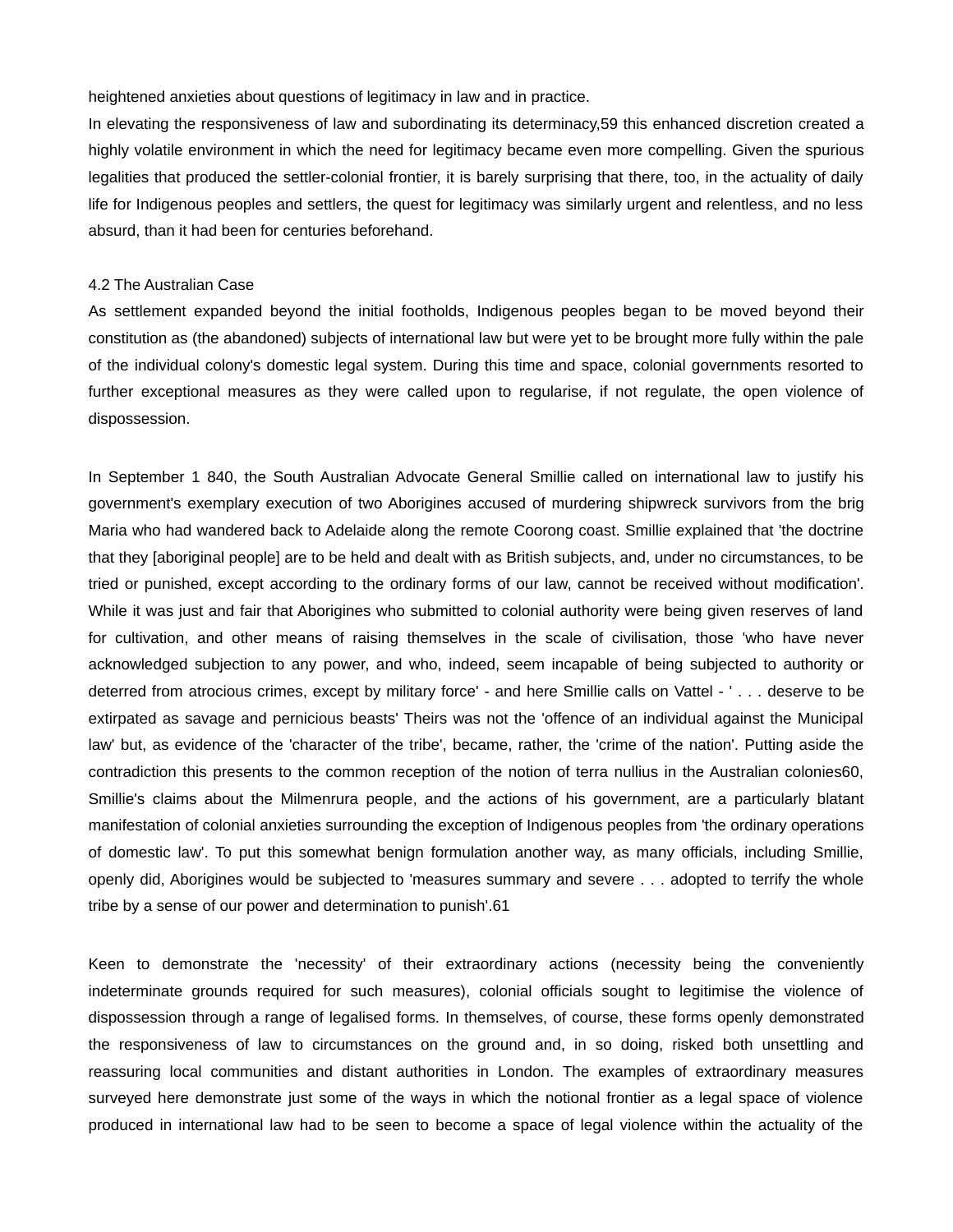frontier as governments called variously on their fledgling domestic legal systems to legitimise the enforcement of dispossession.

In the case of the executions of the Milmenrura people, following advice from Chief Justice Cooper, the principles of martial law were invoked (for fear that a formal proclamation would deter investment in the colony) and a trial in the field was held to authorise further the executions that had already been approved by Governor Gawler in advance of the event.62 In preparing for the trial, the Commissioner of Police O'Halloran rode out from Adelaide to seek the testimony of a neighbouring tribe to identify the alleged murderers. Two Aborigines were shot and killed when attempting to escape custody during this stage of the investigation. O'Halloran would later interrupt the trial to demonstrate afresh the power of his guns as he sought to deter the assembled Aborigines from dispersing, showing them just how far his weapons could reach. The record of the trial shows that following a cursory examination of witnesses, O'Halloran declared through an interpreter:

Bob, tell these men that in consequence of their having given up a murderer, I will not hurt them; that the Great Governor sent me here that I might apprehend and punish the Black men who had killed the White; that the next time that they commit a murder on a White man the Great Governor will send me here again with a greater number of White men than I have now with me, and I will then kill them all . . .

After promising to reward the men who had identified the accused, O'Halloran declared to all the people in the 'court':

I will take these two men (pointing to each of the murderers) to the grave of the White men and will hang them Tomorrow ... these men (pointing to the Tribe) I will keep till Tomorrow confined, I will not hurt them for I wish them to see me hang these two men Tomorrow and if they attempt to go, the Sentries will shoot them, but they need not be afraid I will not hurt them.

O'Halloran twice grounded the proceedings by referring to the authority vested in him by the governor, appealing to the other Europeans present to confirm with their signatures that the verdict had indeed been correct and that the 'ceremony' had been conducted 'in an impressive and proper manner'. The executions took place the following day. O'Halloran reported later that he then rode throughout the country leaving the local people in little doubt of his capacity to make good his word.63

It is impossible to know exacdy what happened in those last days of winter in 1840 in the lives of the Milmenrura peoples or to the luckless travellers who were sailing to Van Diemen's Land where Indigenous peoples had been subjected to martial law more than a decade earlier. But the record of the trial in the field could hardly be more telling in its candid juxtaposition of law and violence, while the additional quest for legitimacy in recording the legality of proceedings matches the patent absurdity of the trial seeking to demonstrate that state-sanctioned criminal punishment could not be read as outright murder. Given the subsequent disapproval of the Colonial Office - whose law officers indeed advised that murder charges might well be laid and some vehement domestic criticism, the attempt to legitimise proceedings failed, but the terrifying violence it oversaw had been no less real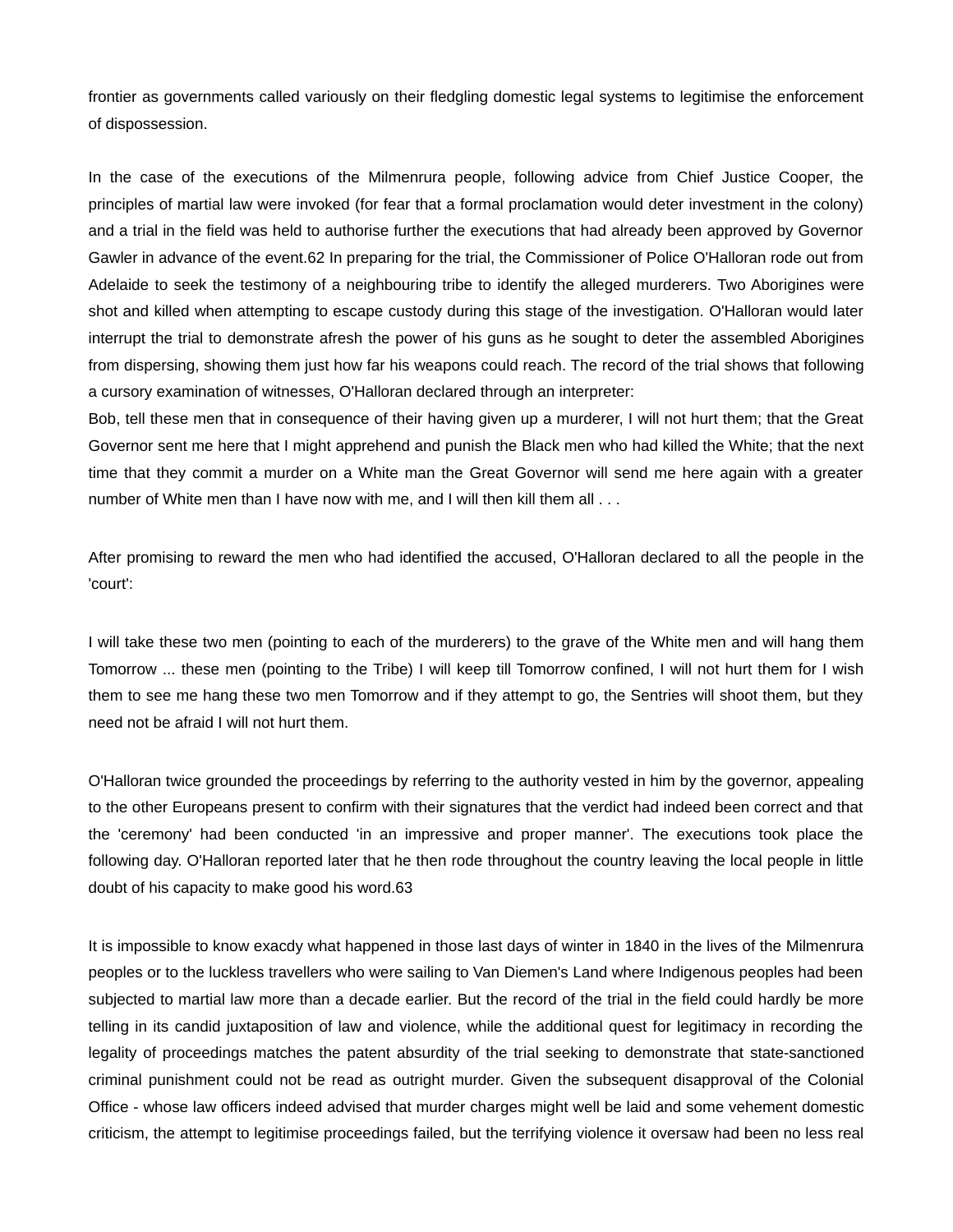for that. And in essence the event was not, of course, unique.

In 1828, the colonial government in Van Dieman's Land had informed the Colonial Office in London that following the failure of earlier, perhaps unlawful, attempts at removal, the authority of martial law was necessary to force Aborigines to leave the settled districts. It was clear that there was no threat to constituted authority or institutions: 'the Blacks, however large their number, have never yet ventured to attack a party consisting of even 3 armed men.'64 Such measures 'of treating them as open enemies'65 were due, however, to 'the great difficulty in apprehending them, or identifying the perpetrators of a felony, or murder, [which] added to the increased cunning of the Natives, occasioned impediments to the ordinary modes of enforcing the Law, which the Magistrates and Peace officers were unable to counteract, even with the assistance afforded by the Military in aid of the Civil Power.'66

The Executive Council felt a proclamation of martial law 'would be necessary for the justification of many acts which must necessarily be done in furtherance of the measure of forcibly expelling them' and regretted their earlier neglect of this formality. While keen to signal the limit of its application (to setded districts alone, while 'even within those districts it would not operate to stop, or suspend, the ordinary course of law, or Justice, further than would be absolutely necessary to the employment of an armed force against the Natives'), the Council warned of the danger in settlers feeling unprotected by the law and therefore 'driven to take the remedy into their own hands.' Accordingly, 'To inspire them [the Aborigines] with terror, the Council fears will be found the only effectual means of security for the future.'67

Four years earlier in New South Wales, Governor Brisbane had found it necessary to place the country beyond the Blue Mountains under martial law 'in consequence of the aggressions, committed by the Native Blacks, upon the habitations, Persons and property of the European Settlers, in the neighbourhood of Bathurst'.68 The terms of the proclamation bear quoting at some length:

"Whereas, the Aboriginal Natives of the Districts near Bathurst, have, for many weeks past, carried on a Series of indiscriminate Attacks on the Stock Stations there, putting some of the Keepers to cruel Deaths; wounding others; and dispersing and plundering the Flocks and Herds - themselves not escaping sanguinary Retaliation; And Whereas the ordinary Powers of the Civil Magistrates (although most anxiously exerted) have failed to protect the Lives of His Majesty's Subjects; and every conciliatory Measure has been pursued in vain; and the Slaughter of Black Women and Children, and unoffending White Men, as well as of the lawless Objects of Terror, continue to threaten the before-mentioned Districts.

And Whereas by Experience, it hath been found, that mutual Bloodshed may be stopped by the Use of Arms against the Natives, beyond the ordinary Rule of Law in Time of Peace; and for this End, Resort to summary Justice has become necessary:

Now Therefore, by Virtue of the Authority in me vested by His Majesty's Royal Commission, I do declare, in Order to restore Tranquillity, MARTIAL LAW TO BE IN FORCE IN ALL THE COUNTRY WESTWARD OF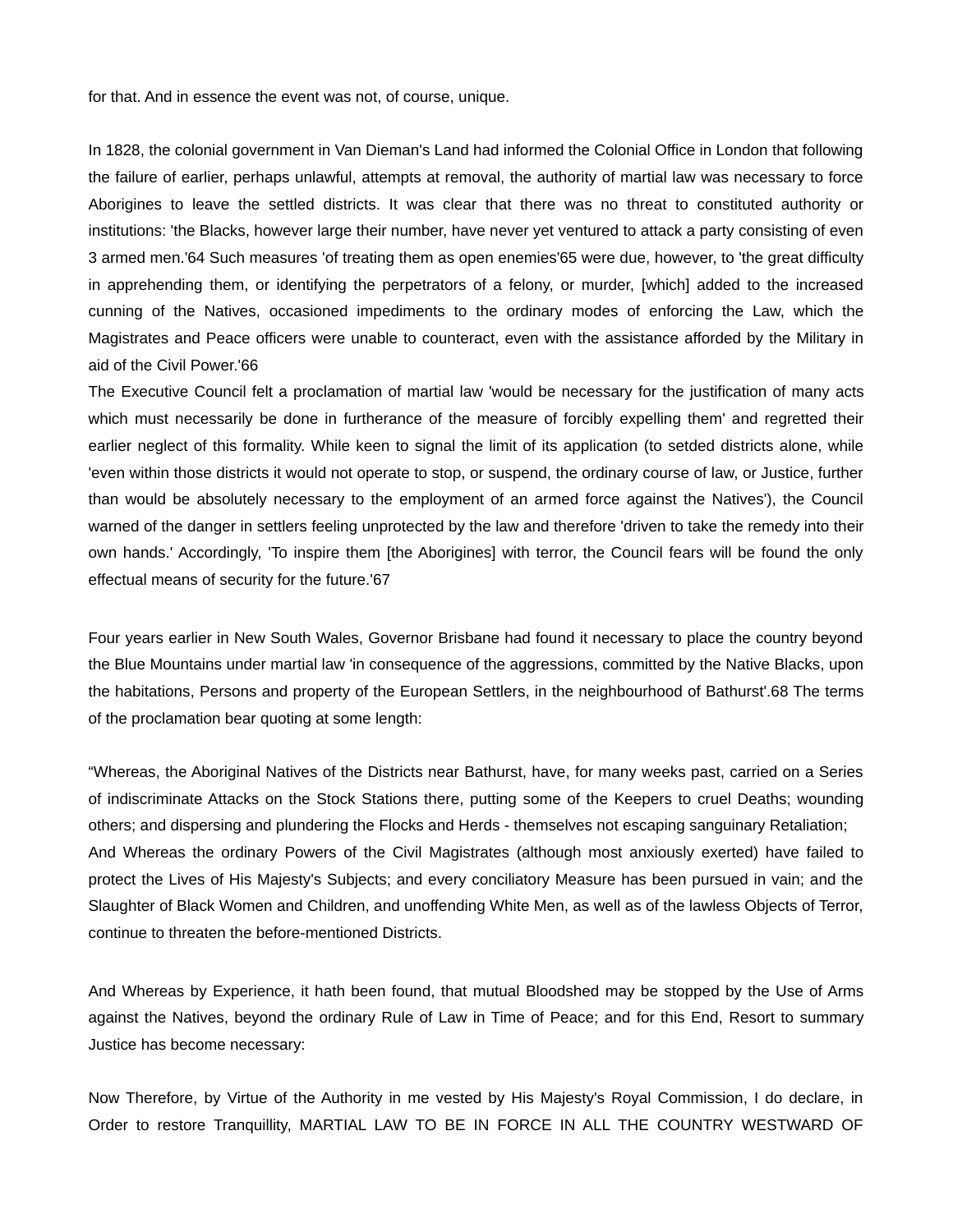### MOUNT YORK:

And all Soldiers are hereby ordered to assist and obey their lawful Superiors in suppressing the Violences aforesaid; and all His Majesty's Subjects are also hereby called upon to assist the Magistrates in executing such Measures as any one or more of the said Magistrates shall direct to be taken for the same purpose by such Ways and Means as are expethent so long as Martial Law shall last; being always mindful, that, the Shedding of Blood is only just where all other Means of Defence, or of Peace, are exhausted; that Cruelty is never lawful; and that, when personal Attacks become necessary, the helpless Women and Children are to be spared . . ." 69

Brisbane wrote to the Colonial Office three weeks after the proclamation of martial law, which, he was pleased to note, was having 'the desired effect, as by the latest accounts, the hostile Natives, were hourly coming in to tender their submission, and sue for peace and protection.' However, when forwarding the formal repeal on the last day of December that year, the governor seemed at pains to convey the necessity of his actions, which arose 'more from the want of legal intermediate powers to repress the aggressions of the Aborigines, than that of having recourse to all the powers conveyed by so strong a measure which was sanctioned by the Attorney General, and strongly recommended by all the Proprietors in that District of Country.'70

Within a decade, and far to the west of the continent, the Acting Governor of Western Australia informed the Colonial Office that he had issued a formal proclamation to outlaw three Aborigines Yagan, Midgegooroo, and Munday who were viewed as implicated in events surrounding the theft of flour from stores in Fremantle.71 One Aborigine had been shot and another killed during the theft while, the following day, two cart drivers had been killed in apparent retaliation. With the support of his Executive Council Irwin wrote that it had been absolutely necessary to adopt such exemplary measures, as should be calculated to strike terror into the minds of these savages ... I therefore proceeded to take such steps for a prompt and summary retaliation, as the means at my disposal admitted. A Proclamation was issued declaring the three most conspicuous offenders to be oudaws, and offering a reward of 030 for the apprehension of Yagan, and 020 each for Midgegooroo, and Munday dead or alive.72

Volunteers 'headed by a Magistrate or a Constable' joined with the military, which was 'in constant movement through the bush'. Governor Irwin was pleased to report that the 'whole of the hostile tribe have been harassed by the constant succession of parties sent against them, and in some instances have been hody pursued to a considerable distance in different directions.' Midgegooroo was captured, and following 'a patient investigation, and the examination of several credible witnesses' by the Governor and his Council, Irwin authorised an exemplary execution: 'He was accordingly shot, in front of the jail at Perth.'73 Yagan was killed in the field while the order against Munday was eventually removed. The Colonial Office considered the use of outlawry 'exceedingly proper' but regretted the execution, given it was likely to foster rather then relieve local tensions.74

Like the 'Requerimiento of 1 6th century Spain, whereby colonizers were obliged to read out to their uncomprehending victims the conditions under which their freedom would be forfeited, such suspensions of the rule of law, and the urge to record them, are archetypal frontier events. They bring to the fore the violence that is normally suppressed in law, a relationship clearly evident in the term martial law, which can be understood not so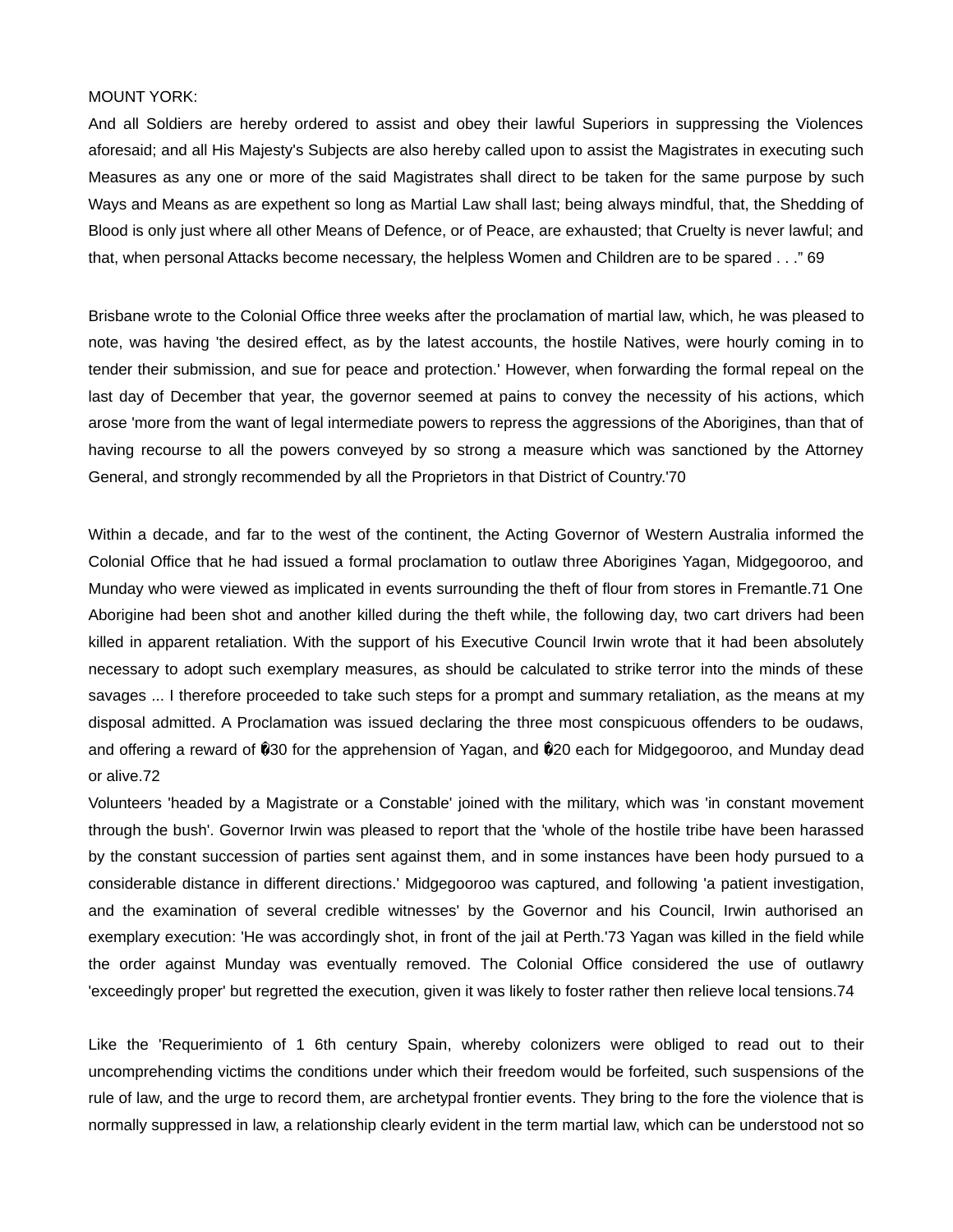much as a contradiction in terms as a simple display of law's suppressed violence. Accordingly, the use of martial law in domestic jurisdictions throughout the British empire was prompted by similarly urgent attempts to legalise violence in so-called times of crisis, once again through recourse to law's self-referential authority. In the Australian colonies throughout the nineteenth century and beyond, although Aborigines certainly appeared before the courts on some occasions (in a different form of legal subjection75), colonial governments resorted to the (racialised and racialising)76 application of exceptional procedures such as outlawry, martial law, summary justice legislation, the banning of testimony, and exemplary executions to name just some of their arsenal of legalised violence and discrimination. In such an environment, it is hardly surprising that colonial governments were so anxious to demonstrate that these practices were firmly anchored in law.

## 5.0 CONCLUSION

That which makes the nation ever unmakes it. The resulting unsettlement has, in an occidental modernity, been compensated for in two great and combined strategies - the sovereignty of law and the adumbration of the excluded. Neither of these produce settled results but are, rather, constant engagements with the ambivalence of nation and of that which would ever seek to surpass it.77

This analysis suggests that neither violence, nor the frontier, begins, or ends, with settlement. Rather, both inhere - and thereby persist - in the very concept of sovereignty. Moreover, in so openly reversing the normal order of things wherein law is seen to determine rather than respond to social situations (which is to say, to appear neutral rather than political), the settler-colonial frontier also offers a peculiar opportunity to test empirically the theoretical contention that law is only ever its own authority, that there is no legitimacy outside law, other than that which law accords itself. Such frontiers openly display their production through international law as a legal space of violence where European sovereignty was in the process of constitution, and other laws and other sovereignties were in the process of suppression, and where exceptions to the rule of law were unfolding to reveal a common template of dispossession across Europe's jurisdictional orders in the neverending process of the mutual constitution of law and nation.78

Finally, understanding the violence inherent in the notion of the frontier as the necessary complement of sovereignty enhances appreciation of its complex actuality, for while the notion of the frontier allows for further violence, it does not compel it. As the conventional historiography shows, in the lived actuality of the frontier, s tate- sanctioned violence - as well as that which settlers and natives took into their own hands - co-existed not only with comprehensive regimes of management and control, but also with more flexible practices and peaceful interactions. This apparent contradiction reflects the notion of the frontier as a discretionary space wherein national sovereignty must be produced, but always in response to various conditions on the ground. Accordingly, frontiers would also witness colonial governments countenancing varying degrees of legal pluralism,79 or different levels of entitlement to land, for example, while certain groups and individuals always found ways to pursue their interests and live their lives through different sorts of interactions or strategic disengagements.80

Appreciating the relationship between law and nation as a 'dynamic of formation' rather than as 'a peremptory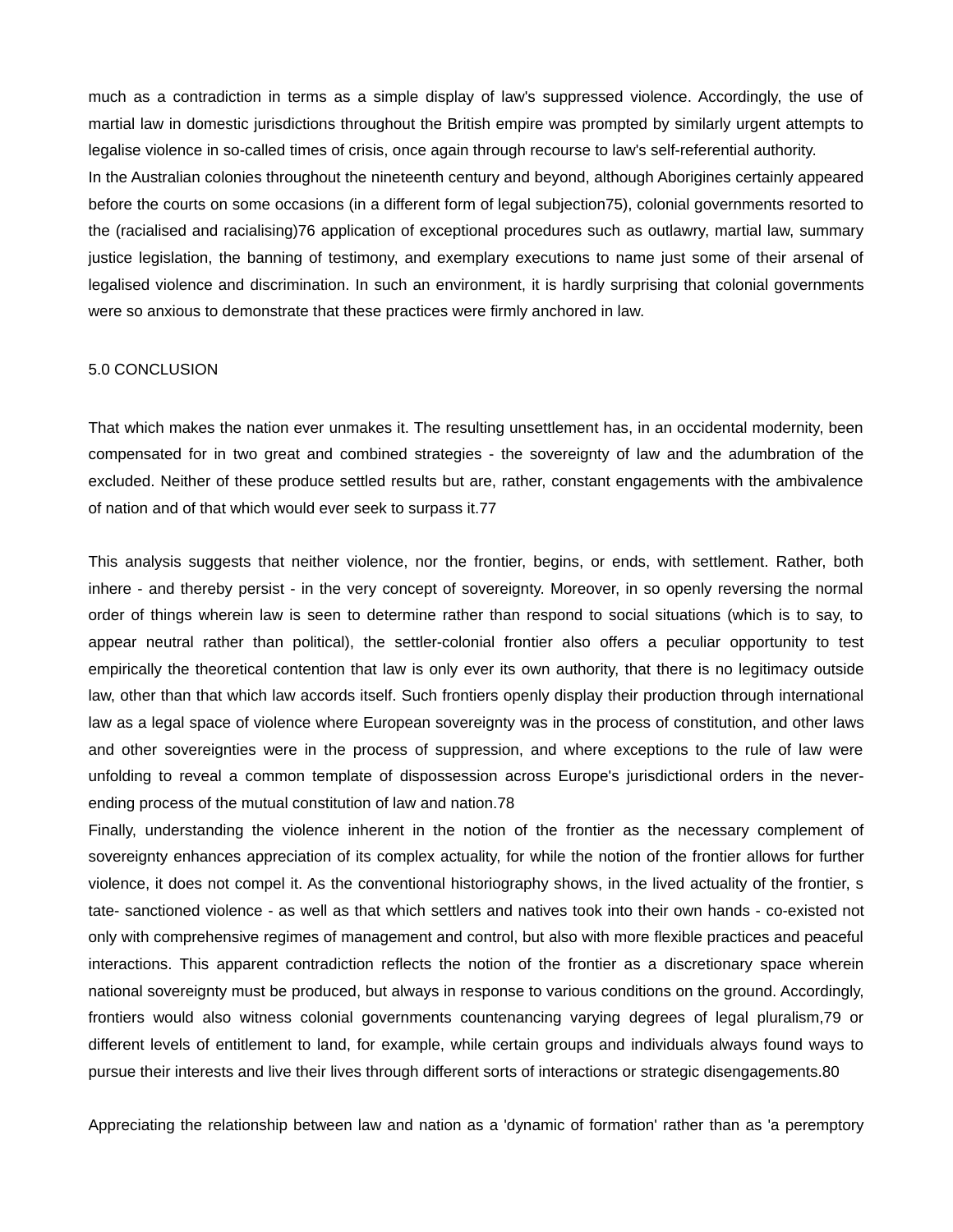resolution', directs attention to law's capacity to respond in new ways to the continuing disruptions to nation occasioned by the persistence of founding inequalities.81 Fitzpatrick and Mostert draw on Bernasconi and Derrida to explain this potential,

The initial constitution of the democratic polity cannot be considered to be enduringly closed and exclusive or excluding of others . . .

A truly authentic democratic dispensation must not seek only to conserve and reproduce. It must employ also those "resources that lie outside the West's definition of itself, resources the West has ignored", respecting the logic of that which it has inherited enough to realise when the inheritance must turn upon its own protective mechanisms, and to "give birth . . . to what had never seen the light of day".82

Through demonstrating how sovereignty has had to be cobbled together through the repeated violence of international and domestic law it becomes possible to pick away at its transcendent power and restore its sociohistorical moorings. In thereby 'demystifying' sovereignty, new forms of constitutional thinking can emerge that are better adapted to the contemporary world 'in which the old triad of nation, territory and sovereignty can no longer be taken for granted.'83

1 Fitzpatrick Peter 'Terminal Legality: Imperialism and the (De) Composition of Law' in Kirkby Diane & Coleborne Catharine (eds) Law, History, Colonialism: The Reach of Empire Manchester University Press London 2001 p9 at 12.

2 As Peter Fitzpatrick explains it, 'territory remains the ground of sovereign completeness'. As above at 15.

3 Fitzpatrick Peter and Tuitt Patricia (eds) Critical Beings: Law, Nation and the Global Subject Ashgate London 2004 at xii.

4 Patrick Wolfe outlines the distinguishing features of setder colonialism, and its staged historical development in the Australia case, in 'Nation and MiscegeNation: Discursive Continuity in the Post-Mabo Era' (1994) 36 Social Analysis 93. As explained below, Wolfe later elaborates the North American context in 'Corpus nullius: the exception of Indians and other aliens in US constitutional discourse' (2007) 10 Postcolonial Studies 127. For other early engagements with setder colonialism see Denoon Donald Settler Capitalism: The Dynamics of Dependent Development in the Southern Hemisphere Clarendon Press Oxford 1983; Stasiulis Daiva and Yuval-Davis Nira (eds) Unsettling Settler Societies: Articulations of Gender, Race, Ethnicity and Class Sage Publications London 1995.

5 Wolfe Patrick 'Nation and MiscegeNation: Discursive Continuity in the Post-Mabo Era' (1994) 36 Social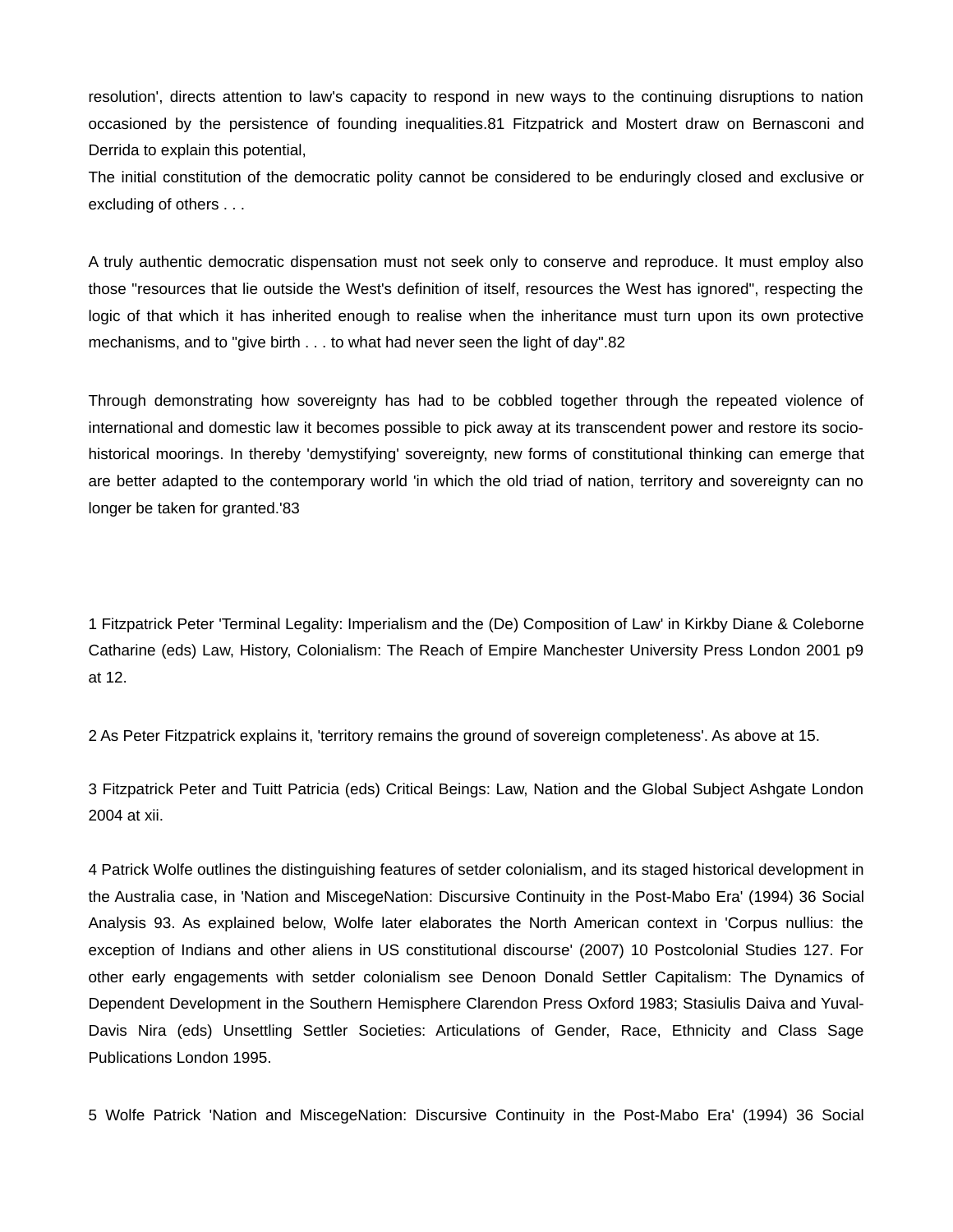### Analysis 93.

6 Wolfe sought to demonstrate through his analysis of the Australian case that appreciating the significance of the logic of elimination helped explain continuing discrimination against Indigenous peoples in settler societies in ways that conventional approaches to contact history did not. (See Wolfe above note 5 at 93-98.) In Australia, the difficulties in delivering Indigenous land rights following the overturning of the notion of terra nullius in Mabo ? Queensland (No 2) (1992) 175 CLR 1 has prompted a vibrant scholarship on the limits to reform in setder states. In addition to Wolfe above, see, for example, Simpson Gerry 'Mabo, International Law, Terra Nullius and the Stories of Settlement: An Unresolved Jurisprudence' (1993) 19 Melbourne University Law Review 195; and Motha Stewart 'The Failure of "Postcolonial" Sovereignty in Australia' (2005) 22 The Australian Feminist Law Journal 107.

7 Turner Frederick Jackson 'The significance of the Frontier in American History' (essay delivered in 1893 before the American Historical Association, Chicago) published as The Frontier in American History Holt New York 1920.

8 Hofstadter Richard and Lipset Seymour M (eds) Turner and the Sociology of the Frontier Basic Books New York & London 1968; limerick Patricia Nelson Something in the Soil: Legacies and Reckoning in the New West WW Norton New York & London 2000.

9 Gerona Carla 'Is Borderlands History Ethnocentric?' H-Net Review (December 2008) http:www.hnet.org/reviews/showrev.php?id=22897. Gerona's review includes specific discussion of Weber David Barbaros: Spaniards and Their Savages in the Age of Enlightenment Yale University Press New Haven & London 2005; Hackel Steven Children of Coyote, Missionaries of Saint Francis: Indian-Spanish Relations in Colonial California, 1769-1850 University of North Carolina Press Chapel Hill 2005 and Barr Juliana Peace Came in the Form of a Woman: Indians and Spaniards in the Texas Borderlands University of North Carolina Press Chapel Hill 2007.

10 Wolfskill George and Palmer Stanley H (eds) Essays on Frontiers in World History Texas A & M University Press Arlington 1983 at 3-5.

11 Cited in Wolfskill & Palmer above note 10 at 10.

12 Limerick above note 8 especially at 76, 92, 142-4.

13 Furniss Elizabeth 'Imagining the Frontier: Comparative Perspectives from Canada and Australia' in Rose Deborah Bird and Davis Richard (eds) Dislocating the Frontier: Essaying the Mystique of the Outback ANU E-Press Canberra 2005 p23 at 27.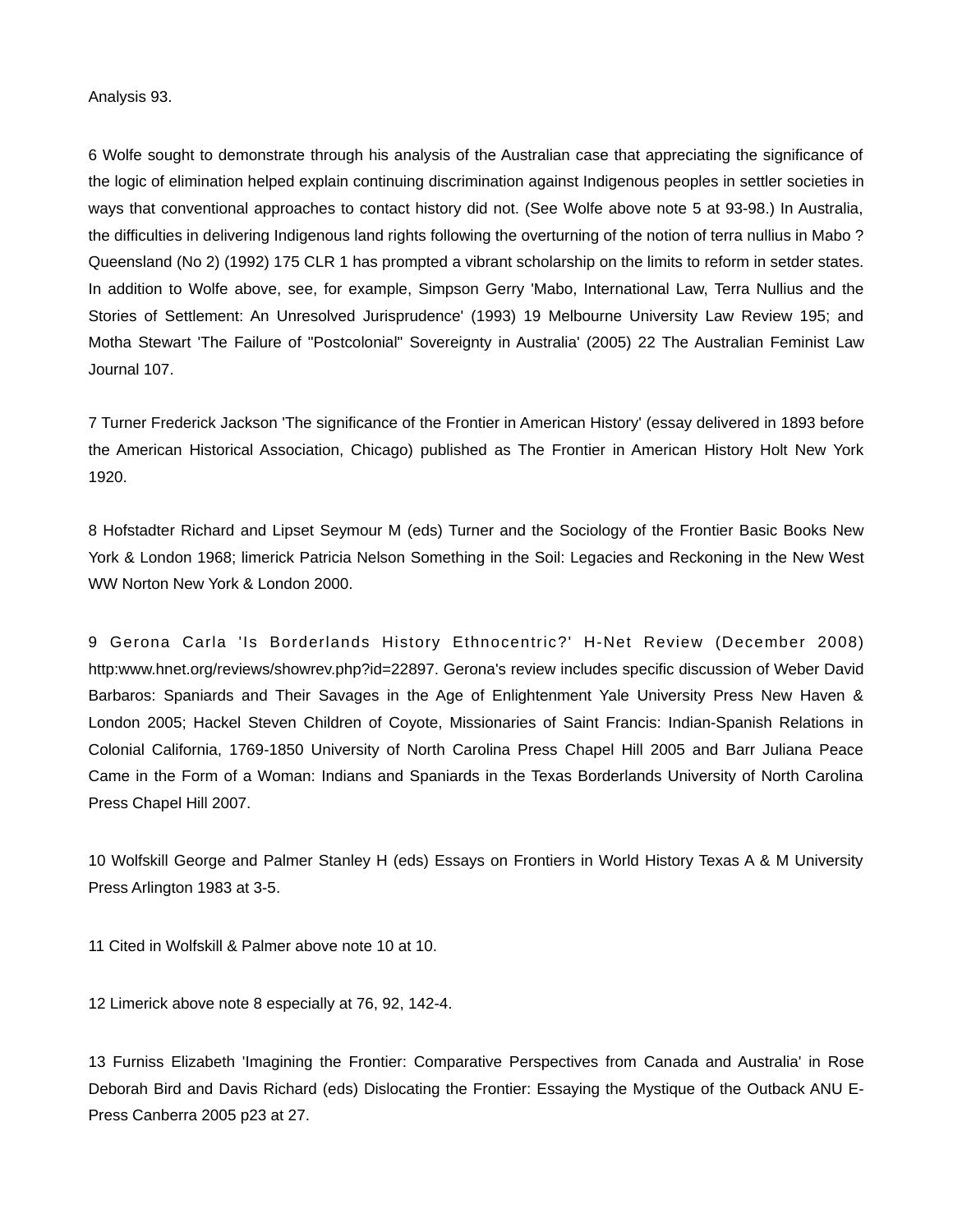14 Limerick above note 8 at 20, 25. Limerick employs the term conquest advisedly, in recognition of the scale and reach of European expansion.

15 For an overview in the cases of Canada, Australia, New Zealand, see Backhouse Constance, Curthoys Ann, Duncanson Ian and Parsonson Ann '"Race", Gender and Nation in History and Law' in Kirkby D and Coleborne C (eds) Law, History, Colonialism: The Reach of Empire Manchester University Press 2001 pp 277-300.

16 See, for example, West John The History of Tasmania (2 vols) H Dowling Launceston 1852.

17 See Backhouse Constance, Curthoys Ann, Duncanson Ian and Parsonson Ann above note 15.

18 See Curthoys Anne, Genovese Ann and Reilly Alexander Rights and Redemption: History, Law and Indigenous People University of New South Wales Press Sydney 2008.

19 The influential publications of these scholars began with Rowley Charles The Destruction of Aboriginal Society Australian National University Press Canberra 1970 and Reynolds Henry The Other Side of the Frontier: Aboriginal Resistance to the European Invasion of Australia Penguin Ringwood 1981.

20 For an overview of the Australian historiography see Attwood Bain Telling the Truth About Aboriginal History Allen & Unwin Sydney 2005.

21 Royal Commission Into Aboriginal Deaths In Custody (1992); Human Rights and Equal Opportunity Commission Bringing Them Home: Report of the National Inquiry into the Separation of Aboriginal and Torres Strait Islander Children from their Families (1997).

22 For interdisciplinary analysis of the limitations of judicial reform, see Curthoys Anne, Genovese Ann and Reilly Alexander above note 18, which considers why law and history understand the past in different ways and how they might work together to advance Indigenous rights.

23 For a comprehensive overview see Smandych Russell 'Mapping Imperial Legal Connections: Toward a Historical Sociology of Colonial Law' (forthcoming 2009) Adelaide Law Review, see also Lake Marilyn and Reynolds Henry Drawing the Global Colour Line: White Men's Countries and the Question of Racial Equality Melbourne University Press Melbourne 2008

24 See, for example, Windschuttle Keith The Fabrication of Aboriginal History: Van Diemen's Land 1803-1947 Macleay Press Sydney 2002; Attwood Bain 'The Law of the Land or the Law of the Land?: History, Law and Narrative in a Settler Society5 (2004) 2 History Compass 1.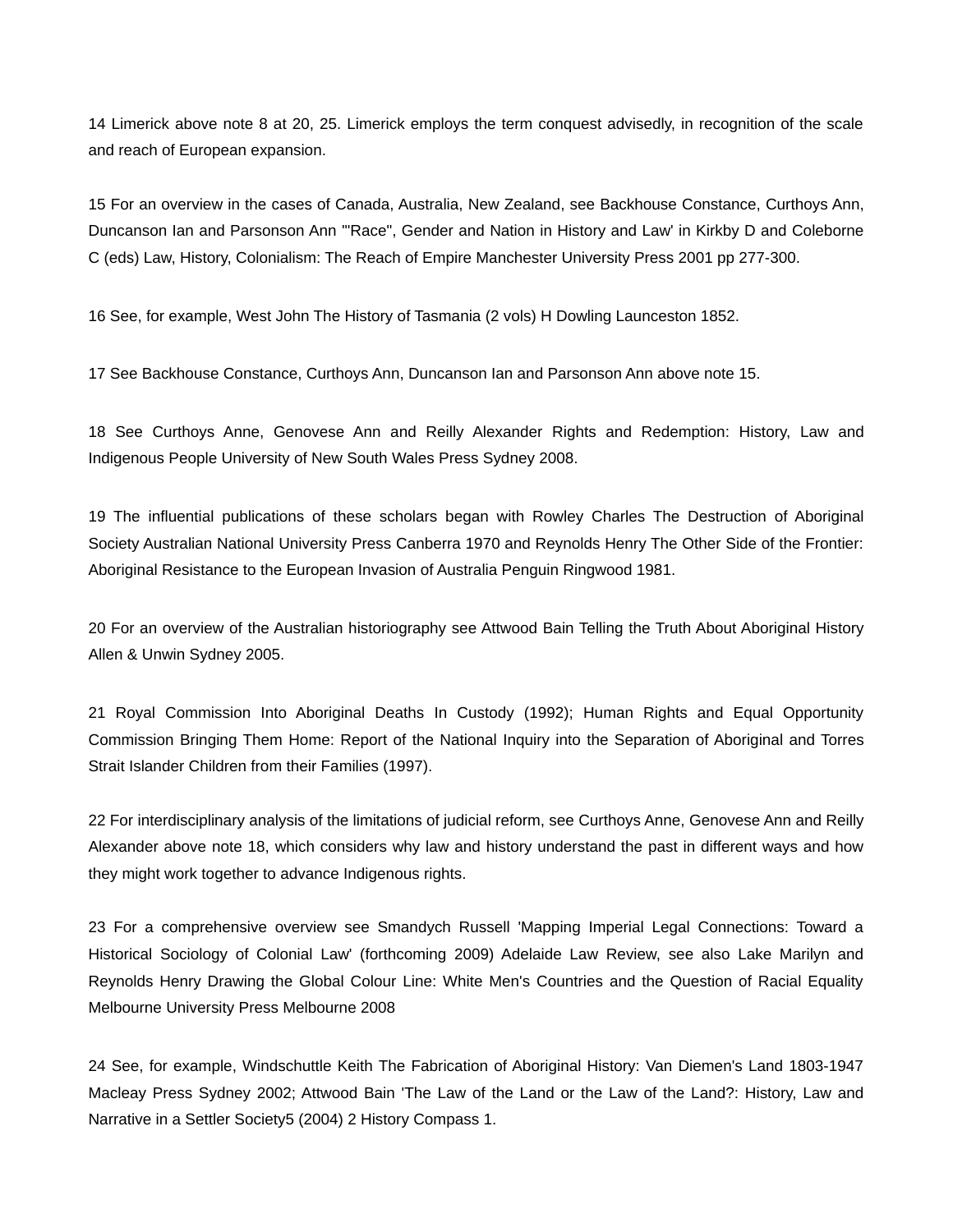25 The key players included: Windschuttle above note 24; Manne Robert (ed) Whitewash: On Keith Windschuttle's Fabrication of Australian History Black Inc. Agenda Melbourne 2003; and Macintyre Stuart and Clark Anna The History Wars Melbourne University Press Melbourne 2003.

26 Birch Tony "'The Invisible Fire": Indigenous Sovereignty, History and Responsibility' in Moreton-Robinson Aileen (ed) Sovereign Subjects: Indigenous Sovereignty Matters Allen and Unwin Crows Nest 2007 p 105 at 112, 114. Other recent publications include Rose Deborah Bird and Davis Richard (eds) Dislocating the Frontier: Essaying the Mystique of the Outback ANU E-Press Canberra 2005; Attwood Bain and Foster Stephen G (eds) Frontier Conflict: The Australian Experience National Museum of Australia Canberra 2003; Attwood above note 19.

27 Birch Tony "'I Could Feel It in My Body": War on a History War' (2006)1 Transforming Cultures eJournal 19 at 24, 19. In his wide-ranging discussion, Birch highlights the common failure of intellectuals on both sides of the debate to engage with Aboriginal people. For discussion about the need to radically re-revaluate western research practices per se see Tuhiwai-Smith Linda Decolonizing Methodologies: Research and Indigenous Peoples Zed Books London 1999.

28 Cited in Attwood and Foster above note 26 at 23.

29 The most immediate problem with enjoining the complexity of encounter to the goal of creating a distinctive settler nation is the difficulty of acknowledging or accounting for the spaces of encounter beyond the encompassing rubric of frontier. It is precisely at this point that the authors here announce their intention to dislocate frontier historiography, and at the same time to probe the symbolic energy of the frontier in its refusal to relinquish its territorial hold over the terms within which settler Australia conceives an Australian social order.' Davis Richard 'Introduction: Transforming the Frontier in Contemporary Australia' in Rose and Davis (eds) Dislocating the Frontier p 7 at 13

30 See Rose and Davis above note 26 at iv and Introduction.

31 Recent critiques of this understanding include Beaulac Stophane The Power of Language in the Making of International Law: The Word Sovereignty in Bodin and Vattel and the Myth of Westphalia Brill Leiden 2004; Oslander Andreas 'Sovereignty, International Relations, and the Westphalian Myth' (2001) 55:2 International Organisation 251.

32 For a more expansive view, however, see Nussbaum Arthur A Concise History of the Law of Nations Macmillan New York 1954 (revised edition from 1947).

33 Williams Robert A Jr The American Indian in Western Legal Thought: The Discourses of Conquest Oxford University Press New York 1992 (orig. 1990).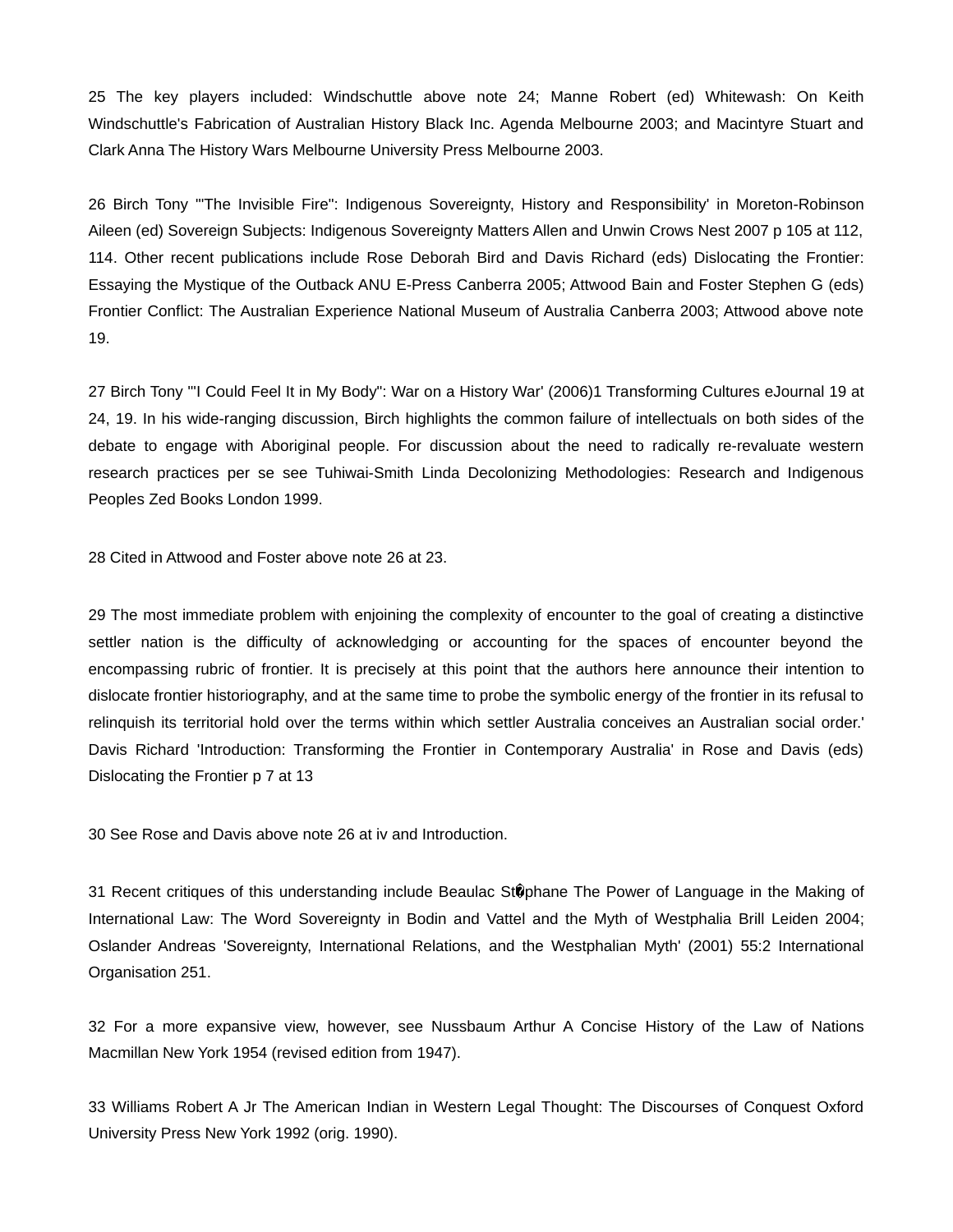34 Anghie Anthony Imperialism, Sovereignty and the Making of International Law Cambridge University Press Cambridge 2005; 'Finding the Peripheries: Sovereignty and Colonialism in Nineteenth-Century International Law' (1999) 10:1 Harvard International Law Journal 1 ; and 'Francisco de Vitoria and the Colonial Origins of International Law' in Fitzpatrick Peter and Darian-Smith Eve (eds) Laws of the Postcolonial University of Michigan Press Ann Arbor 1999 p 89.

35 Fitzpatrick above note 1 at 19-25; Fitzpatrick Peter Modernism and the Grounds of Law Cambridge University Press Cambridge 2001.

36 Wolfe Patrick 'Corpus nullius: The Exception of Indians and Other Aliens in US Constitutional Discourse' (2007) 10:2 Postcolonial Studies 127.

37 For a convenient summary, see Anaya James S Indigenous Peoples in International Law 2nd edition Oxford University Press Oxford 2004 Chapter One. Anaya argues that despite its history, contemporary international law holds out possibilities for redress for Indigenous peoples through the discourse of human rights (rather than through state-centred sovereignty discourse). It is important to note, however, that the only four states to reject the United Nations Declaration on the Rights of Indigenous Peoples (2007) were the settler states of Australia, New Zealand, Canada and United States (with eleven abstentions). Australian Prime Minister Kevin Rudd recently reversed the former Howard government's decision and ratified the Declaration (April 2009).

38 'International law is in a permanent state of emergency; it could not be otherwise, over the centuries, given that international law has endlessly reached out towards universality, expanding, confronting, including and suppressing the different societies and peoples it encountered.' Anghie above note 34 at 314. 39 As above at 317

40 See Pagden Anthony Lords of All the World: Ideologies of Empire in Spain Britain and France Yale University Press New Haven 1995 and Greenblatt Stephen Marvelous Possessions: The Wonder of the New World Garendon Press Oxford 1991.

41 Anghie above note 34 at 312.

42 Williams RA Jr above note 33.

43 See Nussbaum above note 32 at Chapter Two and Tuck Richard The Rights of War and Peace: Political Thought and the International Order from Grotius to Kant Oxford University Press Oxford 2001 . For the classical antecedents of 'just war' see Nussbaum above note 32 at 35-38.

44 Williams RA Jr. above note 33.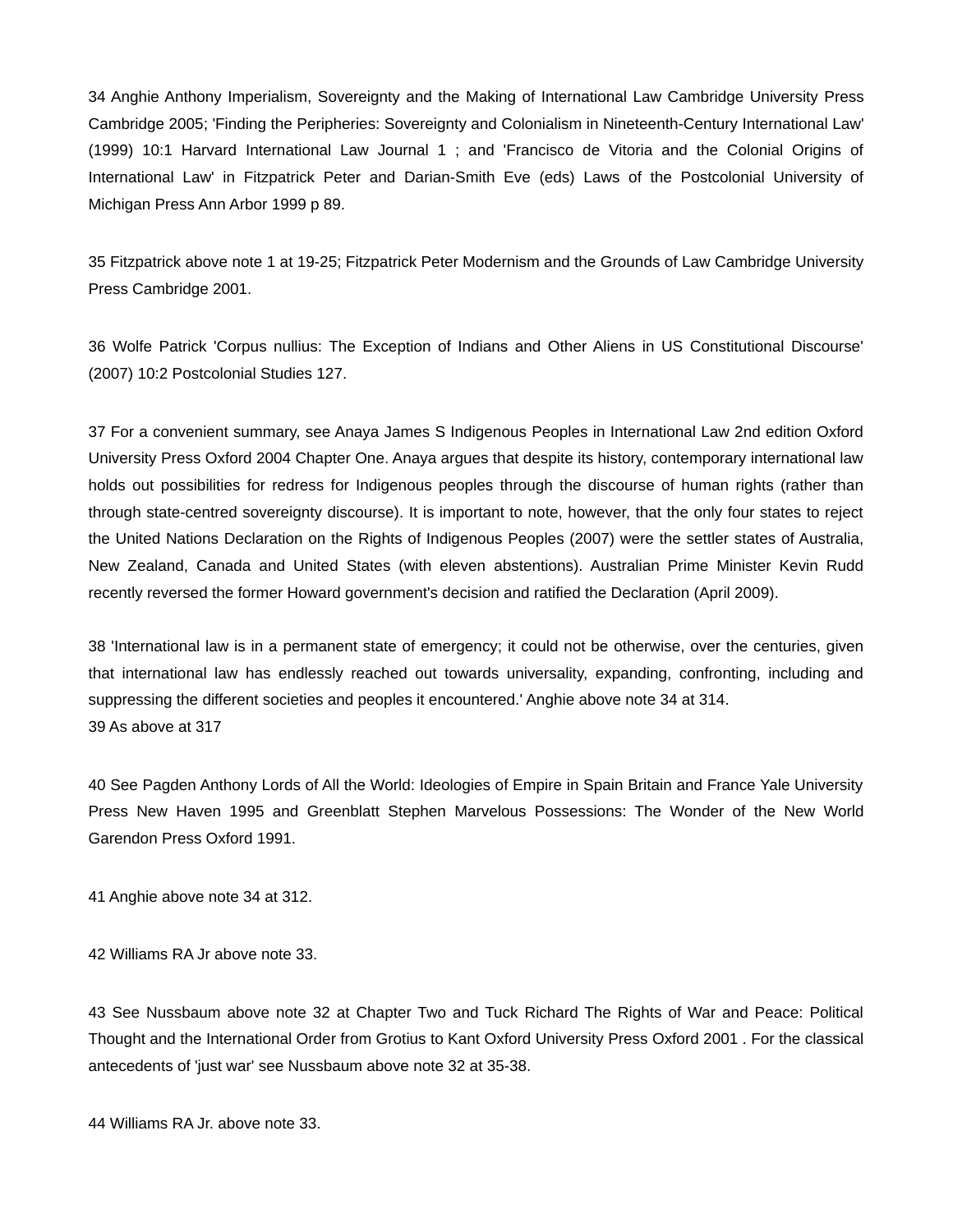45 For commentary see Williams RA Jr., as above at 88-93. Such sanctions included: Ve shall forcibly enter your country and shall make war against you in all ways and manners that we can ... we shall take your wives and your children, and shall make slaves of them. . . and we shall take away your goods and do all the harm and danger that we can. . .and we protest that all the deaths and losses which shall accrue from this are your fault, and not of their Highnesses, or ours, nor of the gentlemen who come with us.' (Extract from 'The Requirement' (1513) in Lunenfeld Marvin 1492 Discovery, Invasion, Encounter: Sources and Interpretations Heath and Co. Lexington DC 1991 p 190.

46 De Victoria Franciscus De Indis ['On the American Indians'] (lecture delivered in 1532) published in Relectiones Theologicae XII (1557), Gentili Albericus De Jure Belli Commentano Prima [First Commentary on the Taw of War] (1588), Grotius Hugo De Jure Belli ac Pads [On the haw of War and Peace] (1625). 47 Wolfe notes that despite its common usage the singular form is misleading, 'since it glosses a range of positions within the disputatious arena that would come to be known as the law of nations, or later, international law. Nonetheless, certain themes are constant, in particular the unequivocal distinction between dominion, which inhered in European sovereigns alone, and natives' right to occupancy (also expressed in terms of possession or usufruct).' Wolfe above note 36 at 131.

48 See Anghie above note 34 at Chapter One; and Anghie Anthony 'Finding the Peripheries: Sovereignty and Colonialism in Nineteenth-Century International Law' (1999) 10:1 Harvard International haw Journal!.

49 Wolfe above note 36 at 135.

50 Waswo Richard 'The Formation of Natural Law to Justify Colonialism 1 539-1 689' (1 996) 27:4 New Literary History 743 at 745. See also Docker John The Origins of Violence: Religion, History and Genocide Pluto Press London 2008.

51 Von Pufendorf Samuel De Jure Naturae et Gentium [Of the Law and Nature of Nations] (1672) and Von Wolff Christian Jus Gentium [The Law of Nations] (1749); and later, De Vattel Emmerich The Law of Nations, or, Principles of the Law of Nature, Applied to the Conduct and Affairs of Nations and Sovereigns (1758).

52 Anaya above note 37 at 17; Hobbes Thomas, Leviathan JM Dent & Sons London 1914; Locke John The Second Treatise of Government: An Essay Concerning the True Original, Extent and End of Civil Government Basil Blackwood Oxford 1976.

53 See Anaya above note 37 at 291, 'International law has evolved, however modesdy, to challenge the legacy of this history and the forces that would see it continue.'

54 Fitzpatrick above note 1 at 15-17.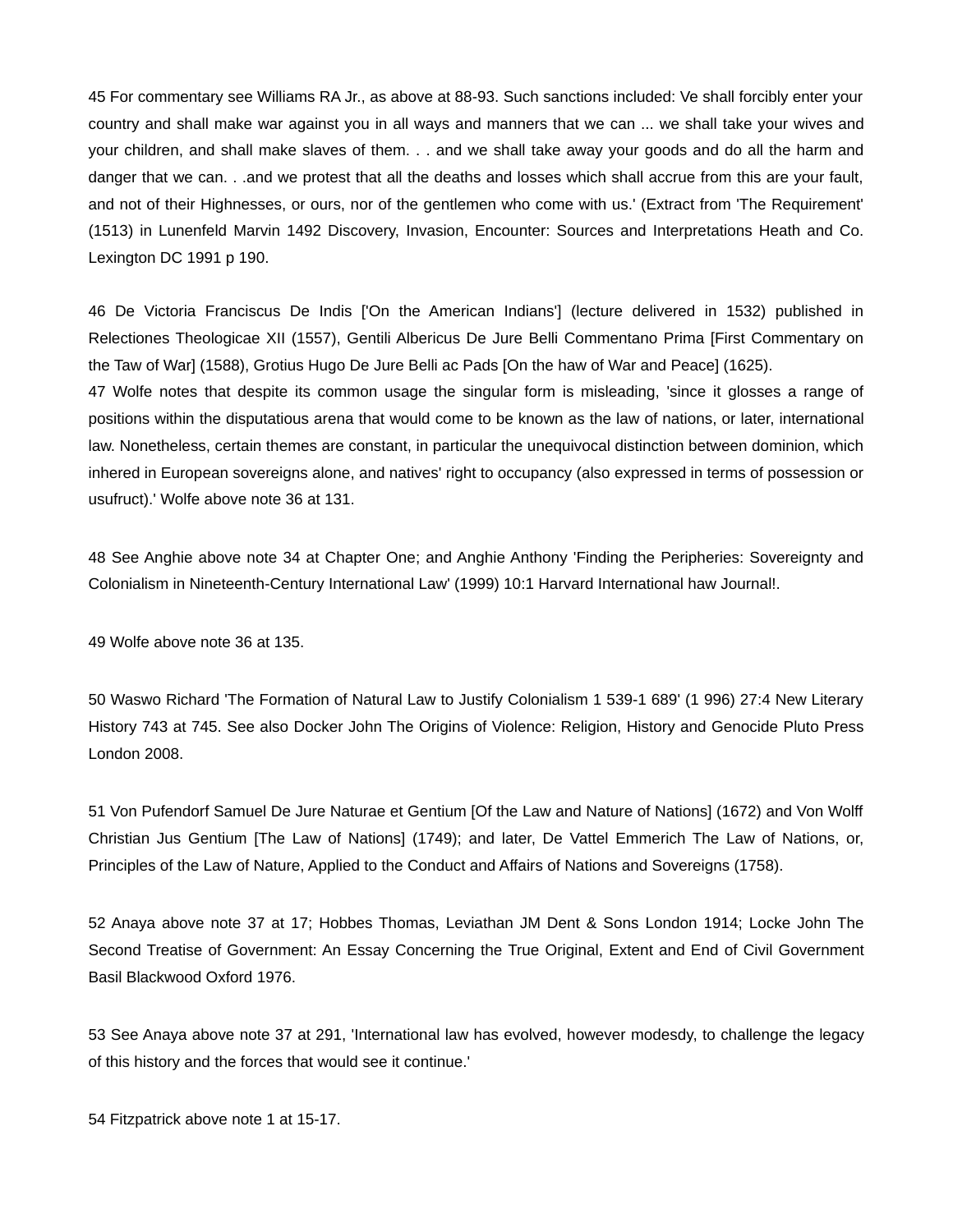55 Wolfe above note 36 at 1 33-1 34.

56 As above at 131.

57 Williams RA Jr. above note 33 at 312-317, especially discussion of US Chief Justice Marshall's notorious Supreme Court judgments, which were based on his interpretation of the doctrine of discovery. Wolfe above note 36 also considers these judgments. See Johnson and Graham's Ussee v. M'Intosh (1823); The Cherokee Nation v. The State of Georgia (1830); Worchester v. The State of Georgia (1831).

58 Wolfe above note 36 at 132, 137.

59 'For there to be a rule of law, for law to rule, it "itself must have a determinant force. Yet if it were merely or fixedly a determinant, if it were not responsive, it would cease being able to rule a situation which had inexorably changed around it' Fitzpatrick Peter Modernism and the Grounds of Law Cambridge University Press Cambridge 2001 at p6.

60 For a recent discussion of how Blackstone's pronouncements on the legal bases for colonisation were 'skewed' by colonial courts in the interests of legitimizing what was unfolding on the ground, see Anthony Thalia 'Blackstone's Commentaries on Colonialism: Australian Judicial Interpretations' in Prest Wilfrid (ed) Blackstone and His Commentaries Hart Publishing Oxford 2009 pl29. Historian Henry Reynolds has long engaged in these debates. See Reynolds Henry The Law of the Land (New Edition) Penguin Books Melbourne 1992 ? 7-35; Aboriginal Sovereignty: Reflections on Race, State and Nation Allen & Unwin Sydney 1996 Chapter 3; and The Other Side of the Frontier: Aboriginal Resistance to the European Invasion of Australia Penguin Melbourne 1982.

61 'Journal of the Proceedings of the Council' Adelaide, 15 September 1840 [Minute on the recent murder committed by the Aborigines on the Coorong in the month of August 1840] in South Australian Government Gazette (Adelaide) 1840-41 No. 139, 17 September 1840, State Record Office, South Australia. Emphasis in original. I thank Hannah Robert for this reference.

62 I discuss the circumstances in more detail in Evans Julie 'Colonialism and the Rule of Law: The Case of South Australia' in Godfrey Barry S and Dunstall Graeme (eds) Crime and Empire 1840-1940: Criminal Justice in Local and Global Context Willan Publishing Cullumpton 2005 p57. See also Lendrum SD '"The Coorong Massacre": Martial Law and the Aborigines at First Setdement' (1977) 6 Adelaide Law Review 26; and Foster Robert, Hosking Rick and Nettelbeck Amanda Fatal Collisions: The South Australian Frontier and the Violence of Memory Wakefield Press Adelaide 2001.

63 Gawler to Secretary of State, no. 13, 5 September 1840, end. O'Halloran to Gawler, 24 August 1840, Colonial Office 13/16, National Archives, London.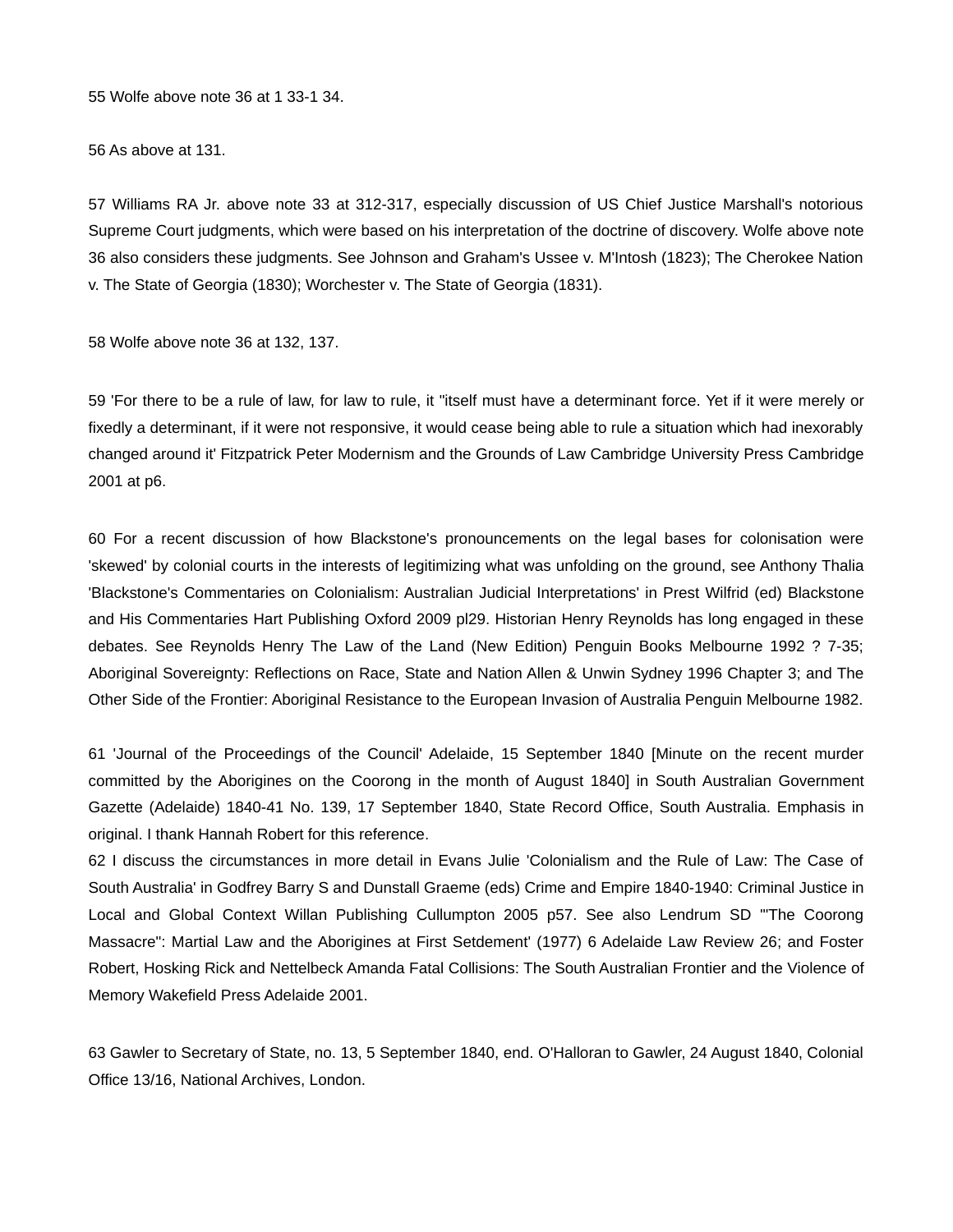64 Murray to Secretary of State, 4 November 1828, Colonial Office 280/17, National Archives, London

65 As above.

66 'Minutes of Executive Council' 30 October 1828, end. in Murray to Secretary of State, 4 November 1828, CO 280/17, National Archives, London

67 As above.

68 Brisbane to Secretary of State, 3 November 1 824, CO 201/150, National Archives, London

69 'Proclamation of Martial Law' by Sir Thomas Brisbane, 14 August 1824, end. in Brisbane to Secretary of State, 3 November 1824, CO 201/150, National Archives, London. As usual in such 'emergency' cases, the authority of distant Britain was meaningless - the proclamation was not even received in London until 29 April 1825. Emphasis in the original.

70 Brisbane to Secretary of State, 31 December 1824, CO 201/150, National Archives, London. Brisbane reported that 'during the four months that Martial Law prevailed, not one outrage was committed under it, neither was a life sacrificed, or even Blood spilt.' Later in the letter, however, Brisbane says he hopes soon to forward 'a pretty accurate return of all the Individuals who lost their lives during these disturbances, but hitherto I have not been able to ascertain it.'

71 The circumstances surrounding this outlawry are discussed in more detail in Hunter Ann ? Different Kind of "Subject": Aboriginal Legal Status and Colonial Law in Western Australia, 1829 to 1861' PhD Thesis (2007) Murdoch University, Western Australia.

72 Irwin to Secretary of State, 1 June, 1833, CO 18/12, National Archives, London.

73 While settlers in Western Australia were also liable to public execution, the practice was withdrawn under The Capital Punishment Amendment Act 1871; although, the Act was amended in 1875 to except Aborigines from its application.

74 Goderich to Stirling, 19 November 1833, CO 18/12, National Archives, London.

75 For related discussion of colonial courtroom practices extending well into the twentieth century, see Auty Kate, Black Glass: Western Australian Courts of Native Affairs 1936-54 Fremande Arts Centre Press Fremande 2005.

76 While I do not consider racialisation explicidy here, I discuss examples of racialisation in relation to Australian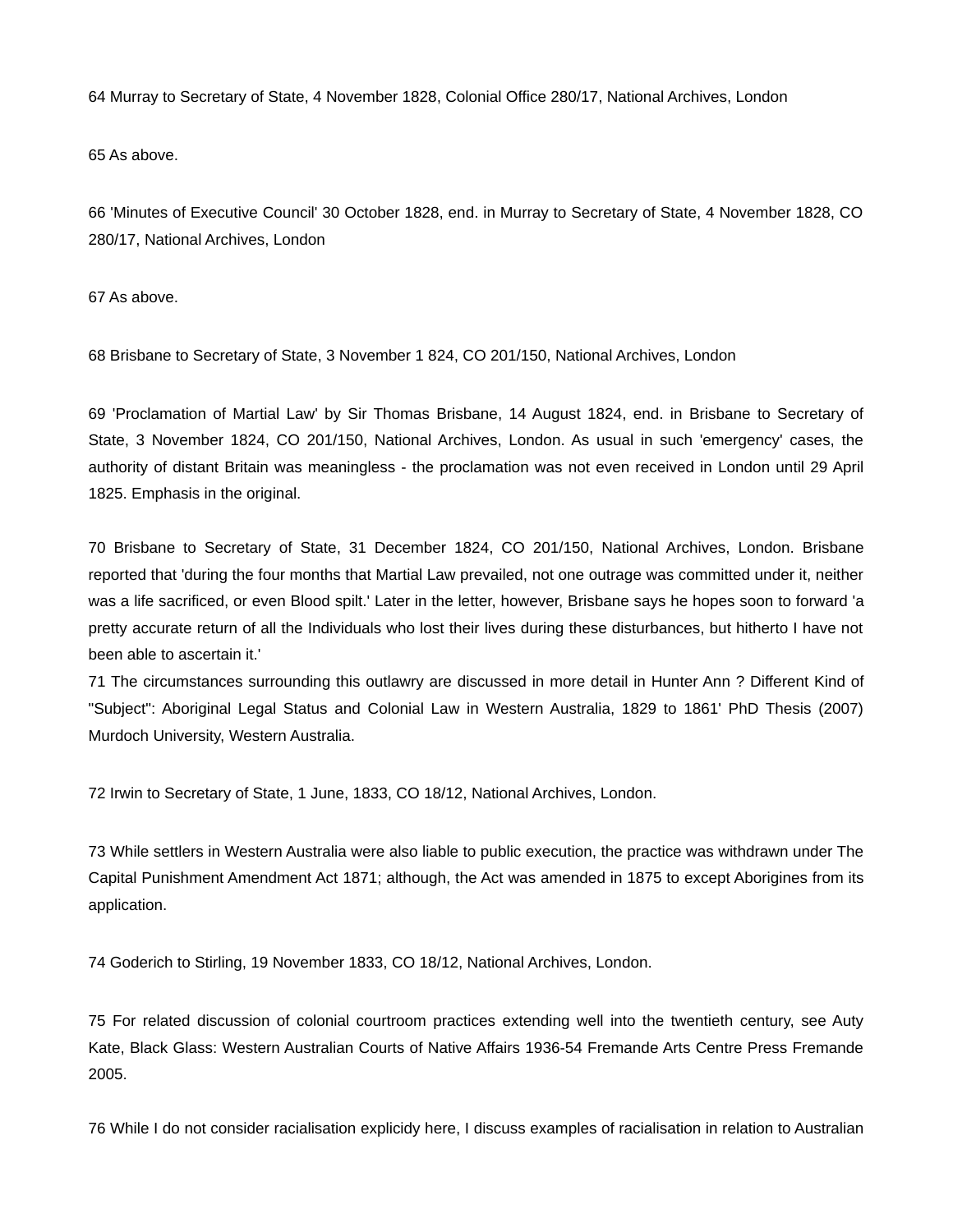legislation in Evans Julie 'The Rule of Law in the Setder-Colonial Encounter: the case of Western Australia' in Brand Paul, Costello Kevin and Osborough W.N. (eds) Adventures of the Law: Proceedings of the Sixteenth British Legal History Conference Four Courts Press Dublin 2003 pi 61. See also Wolfe Patrick 'Race and Racialisation: Some Thoughts'(2002) 5:1 Postcolonial Studies 51. 77 Fitzpatrick and Tuitt (eds) above note 3 at xi-xii.

78 See Fitzpatrick : 'nation - the national society - resorts to law in the cause of its own cohering; and, in their mutual making, law and nation share certain dynamics of formation, such as the negating resort to savagery and its "barely reworked variants" (Balibar 1991:25).' Fitzpatrick Peter Modernism and the Grounds of Law Cambridge University Press Cambridge 2001 at 7. Fitzpatrick is referring to: Balibar Etienne "Racism and Nationalism' trans. Turner Chris, in Balibar Etienne and Wallerstein Immanuel eds. Race, Nation, Class: Ambiguous Identities Verso London 1991 pp 36-37.

79 For consideration of the Australian case, see Ward Damen The Politics of Jurisdiction. 'British" Law, Indigenous Peoples and colonial government in South Australia and New Zealand, c. 1834-60 DPhil Thesis Oxford University 2003. For New Zealand see Ward Damen 'Civil Jurisdiction, Setder Politics, and the Colonial Constitution, Circa 1840-58' (2008)39 Victoria University of Wellington Law Review 497.

80 See Rose and Davis above note 26.

81 Fitzpatrick and Tuitt above note 3 at xii.

82 Fitzpatrick Peter and Mostert Henri '"Living in the Margins of History on the Edge of the Country" Legal Foundation and the Richtersveld Community's Tide to Land' (2004)2 & 3 Journal of South African Law / Tydskrif vir die Suid-Afrikaans e Reg 309; 498. Fitzpatrick and Mostert first cite Bernasconi Robert "Politics beyond Humanism: Mandela and the Struggle against Apartheid" in Madison Gary B (ed) Working through Derrida Northwestern University Press Evanston 1993 94 at 111; and then Derrida Jacques "The Laws of Reflection: Nelson Mandela, in Admiration" in Derrida Jacques & Tlili Mustapha (eds) For Nelson Mandela Seaver New York 1987 pl3 at 17, 25.

83 Keating Michael 'European Integration and the Nationalities Question' (2004)32 Politics and Society 367 at 368, 381.

## Julie Evans\*

\* Criminology, School of Social and Political Sciences, University of Melbourne. Email: j.evans@unimelb.edu.au The Australian Research Council funded the research informing this paper. Earlier versions of this work were presented at the Fifth Galway Conference on Colonialism (2007), National University of Ireland, Galway; the